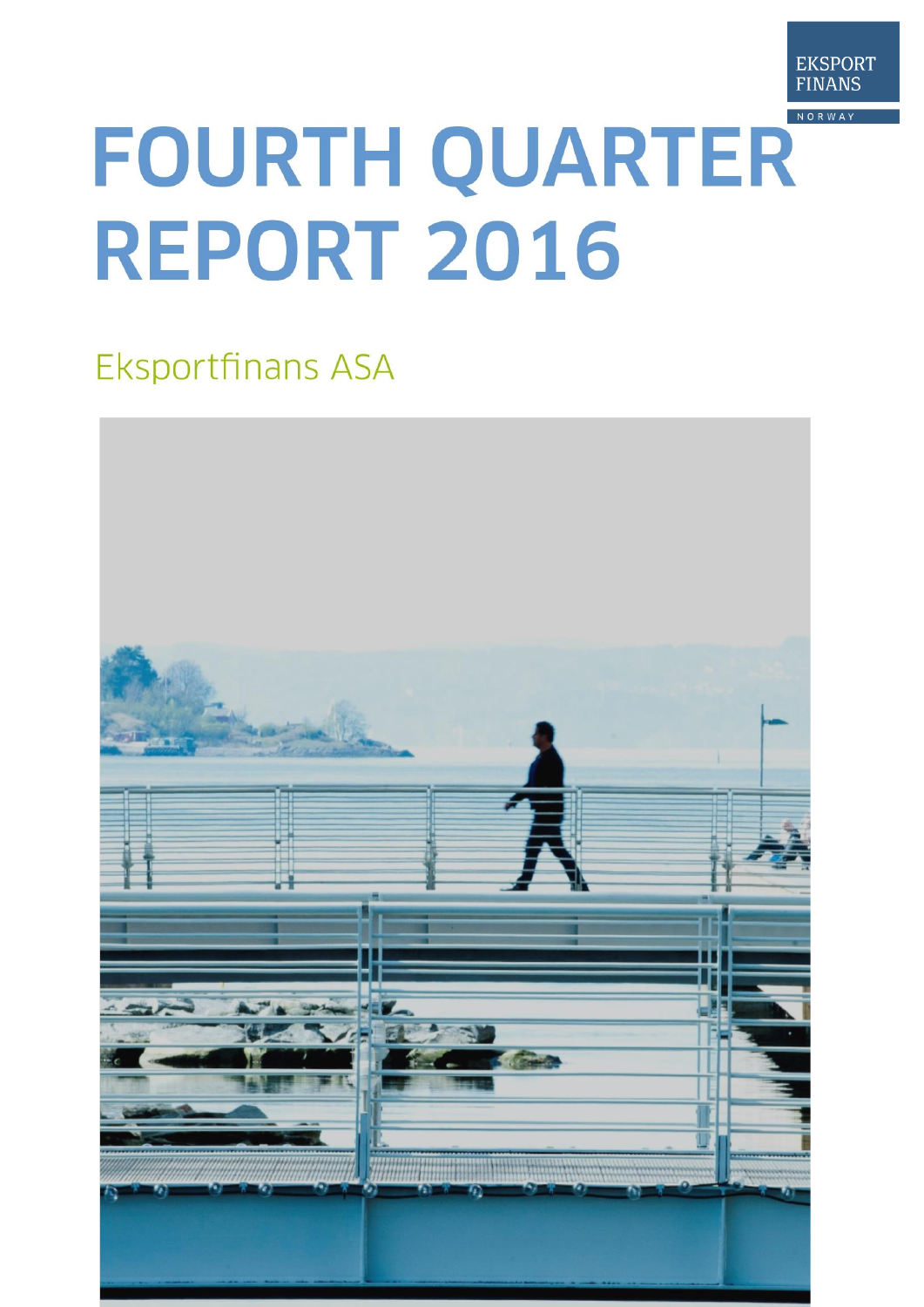| <b>Financial highlights</b>                        | 03 |
|----------------------------------------------------|----|
| <b>Report from the board of directors</b>          | 04 |
| <b>Results</b>                                     | 04 |
| <b>Balance sheet</b>                               | 05 |
| Lending                                            | 05 |
| <b>Securities</b>                                  | 05 |
| <b>Liquidity</b>                                   | 06 |
| <b>Prospects for 2017</b>                          | 06 |
| <b>Events after the balance sheet date</b>         | 07 |
| <b>Condensed statement of comprehensive income</b> | 08 |
| <b>Condensed balance sheet</b>                     | 09 |
| <b>Condensed statement of changes in equity</b>    | 10 |
| <b>Condensed cash flow statement</b>               | 11 |
| Notes to the condensed financial statements        | 12 |
| Report on review of interim financial information  | 24 |
| <b>Responsibility statement</b>                    | 25 |

Cover photo: Sturlason

Some of the information herein constitutes "forward-looking statements" within the meaning of Section 27A of the U.S. Securities Act of 1933, as amended and Section 21E of the U.S. Securities Exchange Act of 1934, as amended. These forward-looking statements rely on a number of assumptions concerning future events. These forward-looking statements involve known and unknown risks, uncertainties and other factors, many of which are outside of Eksportfinans' control, which may cause actual results to differ materially from any future results expressed or implied from the forward-looking statements. As a result, any forward-looking statements included herein should not be regarded as a representation that the plans, objectives, results or other actions discussed will be achieved. Please see the Company's Annual Report on Form 20-F filed with the U.S. Securities and Exchange Commission for a discussion of certain factors that may cause actual results, performance or events to be materially different from those referred to herein. Eksportfinans disclaims any intention or obligation to update or revise any forward-looking statements, whether as a result of new information, future events or otherwise.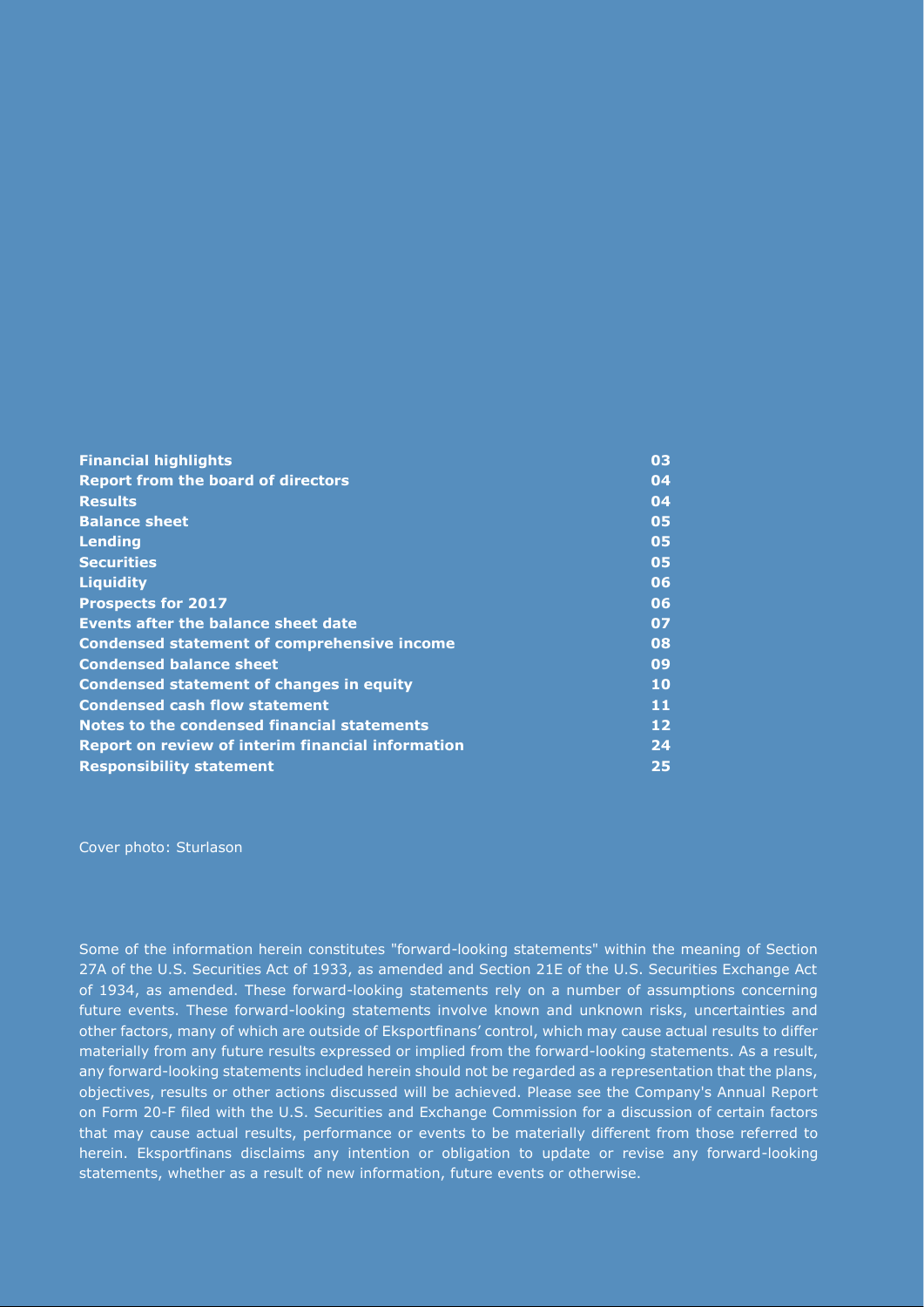## Financial highlights

The information for the fourth quarters and the years ended December 31, 2016 and 2015 are unaudited.

|                                                     |            | Fourth quarter | The year  |           |  |
|-----------------------------------------------------|------------|----------------|-----------|-----------|--|
| (NOK million)                                       | 2016       | 2015           | 2016      | 2015      |  |
|                                                     |            |                |           |           |  |
| Net interest income                                 | 66         | 75             | 260       | 374       |  |
| Total comprehensive income 1)                       | (180)      | (100)          | (345)     | (351)     |  |
| Return on equity <sup>2)</sup>                      | $(10.0\%)$ | $(5.3\%)$      | $(4.8\%)$ | $(4.5\%)$ |  |
| Net return on average assets and liabilities 3)     | 0.09%      | 0.28%          | 0.19%     | 0.33%     |  |
| Net operating expenses / average assets $4$ )       | 0.23%      | 0.26%          | 0.21%     | 0.17%     |  |
|                                                     |            |                |           |           |  |
| <b>Total assets</b>                                 | 33,171     | 65,142         | 33,171    | 65,142    |  |
| Loans outstanding 5)                                | 18,289     | 28,215         | 18,289    | 28,215    |  |
| Public sector borrowers or quarantors <sup>6)</sup> | 43.4%      | 39.6%          | 43.4%     | 39.6%     |  |
| Core capital adequacy                               | 61.0%      | 36.5%          | 61.0%     | 36.5%     |  |
| Capital adequacy                                    | 61.0%      | 36.5%          | 61.0%     | 36.5%     |  |
|                                                     |            |                |           |           |  |
| Exchange rate NOK/USD 7)                            | 8.6200     | 8.8090         | 8.6200    | 8.8090    |  |

#### **Definitions**

- 1) Total comprehensive income for the period includes net losses on financial instruments at fair value which amount to NOK 903 million for the year ended 2016 compared to net losses of NOK 792 million for the year ended 2015. For the fourth quarter of 2016 net losses on financial instruments at fair value amount to NOK 253 million compared to net losses of NOK 208 million in the fourth quarter of 2015.
- 2) Return on equity: Total comprehensive income for the period/average equity (average of opening and closing balance).
- 3) Net return on average assets and liabilities: The difference between net interest income/average interest generating assets and net interest expense/average interest bearing liabilities (average of daily calculations for the period).
- 4) Net operating expenses (salaries and other administrative expenses + depreciation + other expenses other income)/average assets (average of opening and closing balance).
- 5) Total loans outstanding: Consists of loans due from customers and part of loans due from credit institutions in the balance sheet. Accrued interest and unrealized gains/(losses) are not included. For more information see notes 4, 5 and 6 to the accompanying condensed financial statements.
- 6) The ratio of public sector loans (municipalities, counties and Norwegian and foreign central government, including the Norwegian Guarantee Institute for Export Credits (GIEK) as borrowers or guarantors) to total lending.
- 7) Exchange rate at balance sheet date.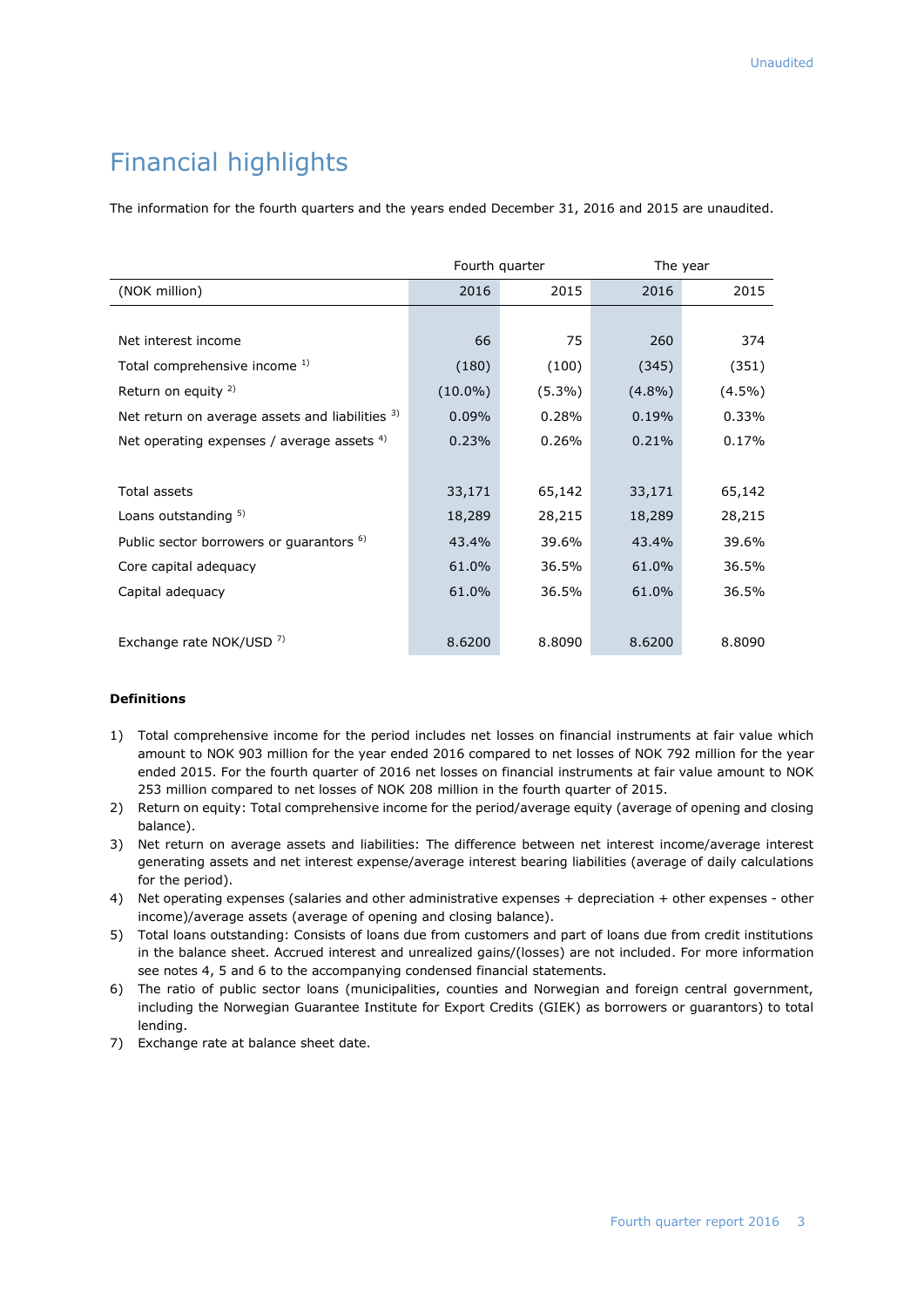## Report from the board of directors

## Results

#### **Fourth quarter 2016**

Net interest income was NOK 66 million for the fourth quarter of 2016 compared to NOK 75 million for the same period in 2015. The decrease is mainly due to the reduction of interest generating assets.

Total comprehensive income was negative NOK 180 million for the fourth quarter of 2016, compared to negative NOK 100 million for the fourth quarter of 2015. The fluctuations in these figures are primarily due to unrealized losses and gains on Eksportfinans' own debt (as explained in the section "Net other operating income").

#### **Financial year 2016**

Net interest income was NOK 260 million in 2016 compared to NOK 374 million in 2015. The reduction is primarily due to a lower level of interest generating assets.

**Table 1: Non-IFRS profit for the period**

#### **Profit/(loss) for the period**

Total comprehensive income in 2016 was negative NOK 345 million, compared to negative NOK 351 million in 2015. The fluctuations in these figures are primarily due to unrealized losses and gains on Eksportfinans' own debt (as explained in the section "Net other operating income").

Table 1 below shows the calculation of the non-IFRS measure of profit, excluding unrealized gains and losses on financial instruments and realized losses hedged by the Portfolio Hedge Agreement ("PHA"), with the corresponding return on equity. This calculation may be of interest to investors because it allows assessment of the performance of the underlying business operations without the volatility caused by fair value fluctuations, including specifically the reversal of previously recognized unrealized gains on Eksportfinans' own debt.

This non-IFRS measure of profit amounted to NOK 177 million in 2016, an increase of NOK 5 million compared to 2015. The increase is mainly a result of two events in the second

| <b>HOUGHT INDIA INDIANAL IOF CHC DUITOU</b>                                                                                                                                   |                     |                |            |             |
|-------------------------------------------------------------------------------------------------------------------------------------------------------------------------------|---------------------|----------------|------------|-------------|
|                                                                                                                                                                               |                     | Fourth quarter |            | The year    |
| (NOK million)                                                                                                                                                                 | 2016                | 2015           | 2016       | 2015        |
| Comprehensive income according to IFRS                                                                                                                                        | (180)               | (100)          | (345)      | (351)       |
| Net unrealized losses/(gains)<br>Unrealized gains/(losses) related to Glitnir $1$ )<br>Realized losses/(gains) hedged by the Portfolio                                        | 196<br>$\Omega$     | 133<br>(15)    | 612<br>71  | 700<br>(12) |
| Hedge Agreement (PHA) <sup>2)</sup><br>Tax effect of the items above                                                                                                          | $\mathbf 0$<br>(40) | 62<br>(69)     | 0<br>(161) | 62<br>(227) |
| profit for the period excluding unrealized<br>Non-IFRS<br>gains/(losses) on financial instruments and excluding realized<br>losses/(gains) hedged by the PHA                  | (24)                | 11             | 177        | 172         |
| Return on equity based on profit for the period excluding<br>unrealized gains/(losses) on financial instruments and excluding<br>realized losses/(gains) hedged by the PHA 3) | $(1.2\%)$           | $0.6\%$        | 2.3%       | 2.3%        |

1) Reversal of previously recognized gains/losses (at exchange rates applicable at reporting date).

2) Securities have been sold with realized gains/losses. These gains and losses are covered by the PHA, and will be settled according to that agreement. Eksportfinans therefore believes it is useful for investors to present this non-IFRS profit figure with such gains/losses excluded due to the economic arrangement under, and the accounting impacts of, the PHA.

3) Return on equity: Profit for the period/average equity adjusted for proposed not distributed dividends.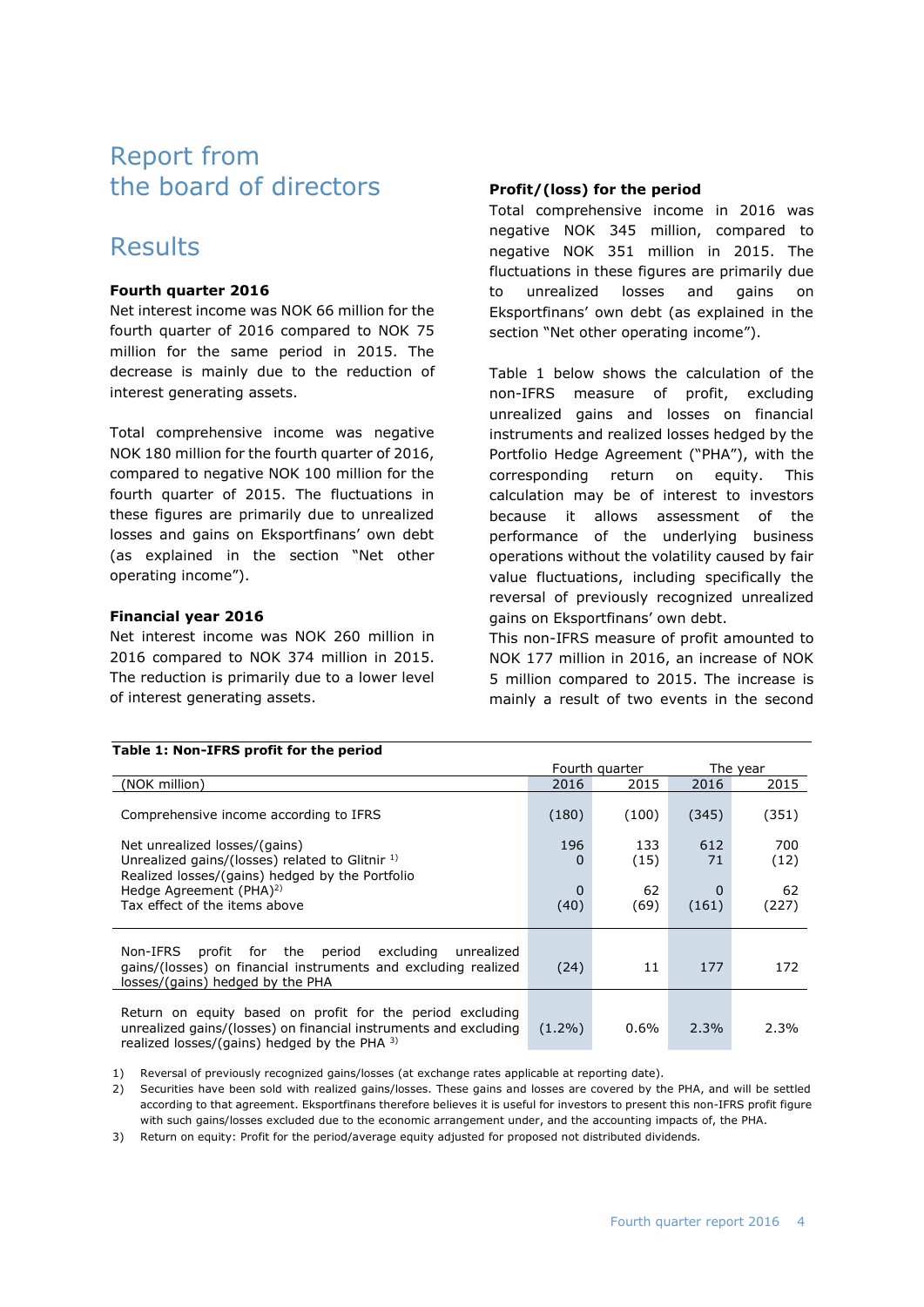quarter of 2016: gain on the sale of Eksportfinans' office property and provisions made in connection with the judgment regarding the 108 agreement with the Ministry of Trade, Industry and Fisheries (see note 18).

#### **Net other operating income**

Net other operating income was negative NOK 661 million in 2016 compared to negative NOK 780 million in 2015. Included in these figures is a gain on the sale of the office property of NOK 240 million in 2016, and the provision related to the 108 agreement. Aside from these items, these figures are primarily due to fluctuations in the credit spreads of Eksportfinans' own debt. In 2016, unrealized losses on Eksportfinans' own debt amounted to NOK 46 million compared to unrealized gains of NOK 365 million in 2015 (see note 2 to the accompanying condensed financial statements). Net of derivatives, this resulted in an unrealized loss of NOK 818 million in 2016 (whereof around NOK 825 million is due to the before mentioned credit spread effects), compared to an unrealized loss of NOK 682 million in 2015 (see note 15 to the accompanying condensed financial statements).

The cumulative unrealized gain due to credit spread effects on Eksportfinans' own debt net of derivatives, is NOK 0.8 billion as of December 31, 2016, compared to NOK 1.6 billion as of December 31, 2015.

#### **Total operating expenses**

Total operating expenses amounted to NOK 107 million in 2016, compared to NOK 142 million in 2015. The main reason for this decrease is reduction in activity due to the smaller balance sheet. During the first quarter of 2016, 11 employees left the company with voluntary severance packages. This was provisioned for in 2015.

## Balance sheet

Total assets amounted to NOK 33.2 billion at December 31, 2016, compared to NOK 65.1 billion at December 31, 2015. The reduction was due to scheduled repayments of debt.

Outstanding bond debt was NOK 22.6 billion at December 31, 2016 compared to NOK 51.2 billion at December 31, 2015.

The core capital ratio was 61.0 percent at December 31, 2016 compared to 36.5 percent at December 31, 2015.

## Lending

The volume of total outstanding loans was NOK 18.3 billion at December 31, 2016, compared to NOK 28.2 billion at December 31, 2015. The decrease in volume of outstanding loans is due to scheduled maturities combined with no new lending.

The negative impact of low oil prices on the oil and oil services industries in Norway and worldwide does not affect the quality of Eksportfinans' loan book in any material way as the relevant loans are secured by guarantees from either GIEK (The Norwegian Guarantee Institute for Export Credits) and/or highly rated banks.

## **Securities**

The securities portfolio was NOK 8.8 billion at December 31, 2016, compared to NOK 24.2 billion at December 31, 2015.

The securities portfolio consists of two subportfolios. The first is subject to the PHA with Eksportfinans' shareholders which has been in place since February 29, 2008 (the "PHA portfolio"), and the second is maintained for the purpose of liquidity (the "liquidity reserve portfolio").

The fair value of the PHA portfolio was NOK 4.4 billion at December 31, 2016, compared to NOK 6.2 billion at December 31, 2015. For further information on the PHA see note 14 to the accompanying condensed financial statements.

The fair value of the liquidity reserve portfolio was NOK 4.4 billion at December 31, 2016, compared to NOK 18.0 billion at December 31, 2015.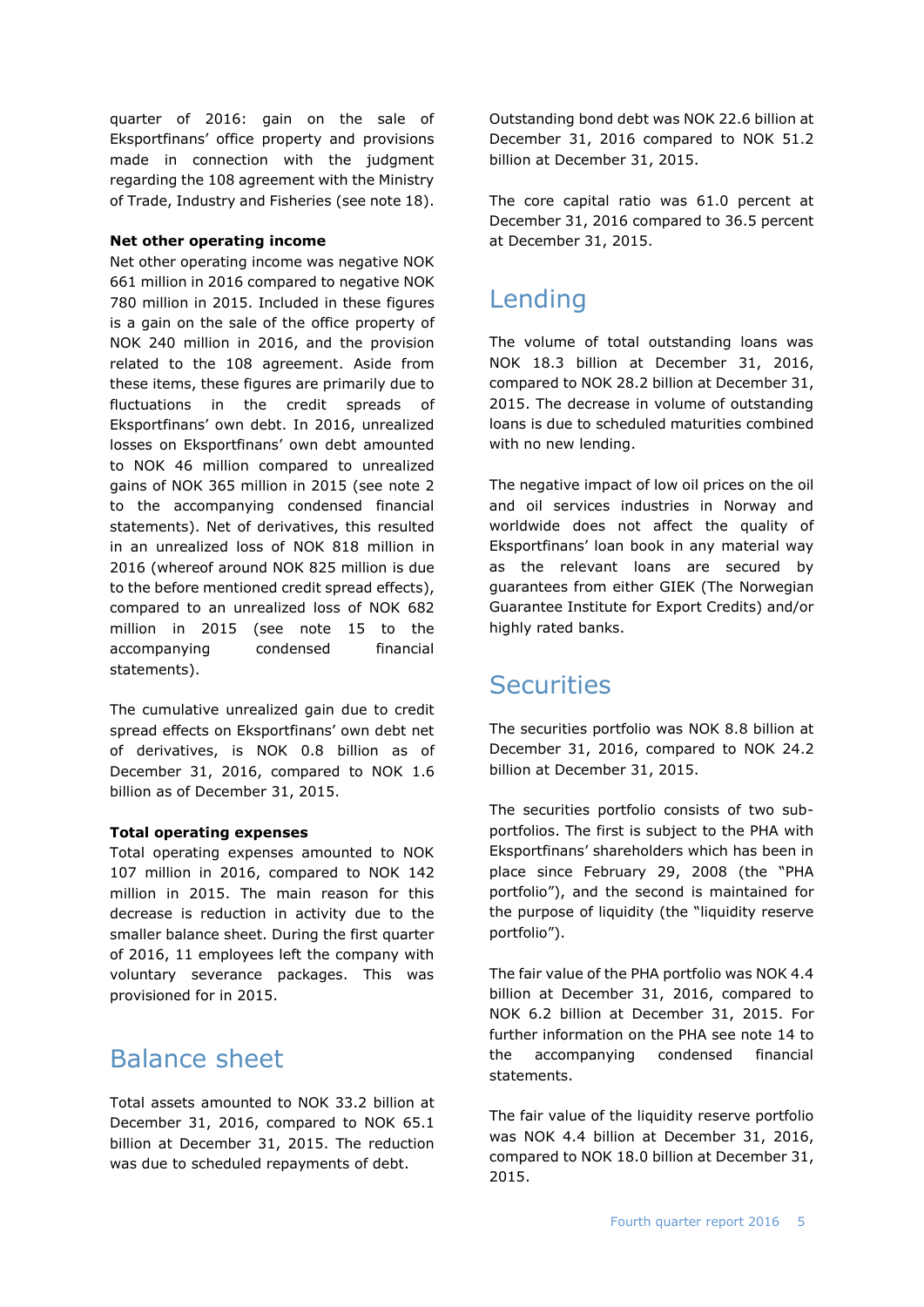## **Liquidity**

As at December 31, 2016, short term liquidity amounted to NOK 5.4 billion, consisting of the liquidity reserve portfolio of NOK 4.4 billion and cash equivalents of NOK 1.0 billion. Including the PHA portfolio of NOK 4.4 billion, total liquidity reserves amounted to NOK 9.8 billion at December 31, 2016.

The company manages liquidity risk both through matching maturities for assets and liabilities and through stress-testing for the short and medium term. A maturity analysis of financial liabilities based on expected maturities is included in note 16 of the accompanying condensed financial statements.

Table 2 above shows cumulative liquidity, as measured by short-term liquidity as of December 31, 2016, plus maturing loans and investments and minus maturing bond debt, based on estimated maturities.

During 2016, the liquidity position has

changed due to scheduled repayments of debt. Other impacts are foreign exchange rate fluctuations and movements in key market risk factors, primarily on the debt portfolio. Low levels on the JPY/USD exchange rate has led to longer estimated maturities on the structured bond portfolio.

Liquidity reserves combined with the company's liquidity contingency plans are expected to meet liquidity needs going forward. Contingency plans comprise repo of securities, various bridge funding vehicles, the company's USD 250 million credit facility with its three largest owner banks (see note 14 to the accompanying condensed financial statements) and sale of assets.

## Prospects for 2017

Eksportfinans' strategy to actively manage its loan portfolio and other assets and liabilities, with the overall objective of preserving company value, remains unchanged in 2017. In the absence of new loans, the balance sheet

|                                                    |               | Estimated      |                |                         |
|----------------------------------------------------|---------------|----------------|----------------|-------------------------|
|                                                    | Estimated     | loan           | Estimated      | Estimated               |
|                                                    | debt maturing | receivables    | investments    | cumulative              |
| (NOK billion)                                      | 2)            | maturing $3$ ) | maturing $4$ ) | liquidity <sup>5)</sup> |
|                                                    |               |                |                |                         |
| Short-term liquidity at Dec. 31, 2016 <sup>1</sup> |               |                |                | 5.4                     |
| 2017                                               | 11.2          | 5.1            | 1.8            | 1.1                     |
| 2018                                               | 1.7           | 3.6            | 0.4            | 3.5                     |
| 2019                                               | 2.4           | 3.0            | 0.3            | 4.4                     |
| 2020                                               | 1.1           | 2.3            | 0.3            | 5.9                     |
| 2021                                               | 2.3           | 1.3            | 0.5            | 5.4                     |
| 2022                                               | 0.5           | 0.9            | 0.3            | 6.0                     |
| 2023                                               | 0.2           | 0.5            | 0.3            | 6.6                     |
| 2024                                               | 0.0           | 0.4            | 0.2            | 7.3                     |
| Thereafter                                         | 4.0           | 1.1            | 0.5            | 4.8                     |
| Total                                              | 23.4          | 18.1           | 4.6            |                         |

#### **Table 2: Estimated cumulative liquidity**

1) Short-term liquidity is comprised of the sum of the liquidity reserve portfolio (at fair value) and deposits.

2) Principal amount of own debt securities. The column includes single- and multi-callable issues. Includes principal cash flows of derivatives economically hedging structured bond debt. For the structured bond debt with call and trigger options, the expected maturity is estimated using a sophisticated valuation system. The actual maturities might differ from these estimations.

3) Represents principal amount of loan receivables.

4) Represents principal amount of investments in the PHA portfolio.

5) Represents estimated cumulative liquidity at year-end (calculated as the amount at prior period end minus estimated long-term debt maturing during period plus estimated loans receivable and long-term investments maturing during the period) except for the first row which states the actual liquidity at December 31, 2016.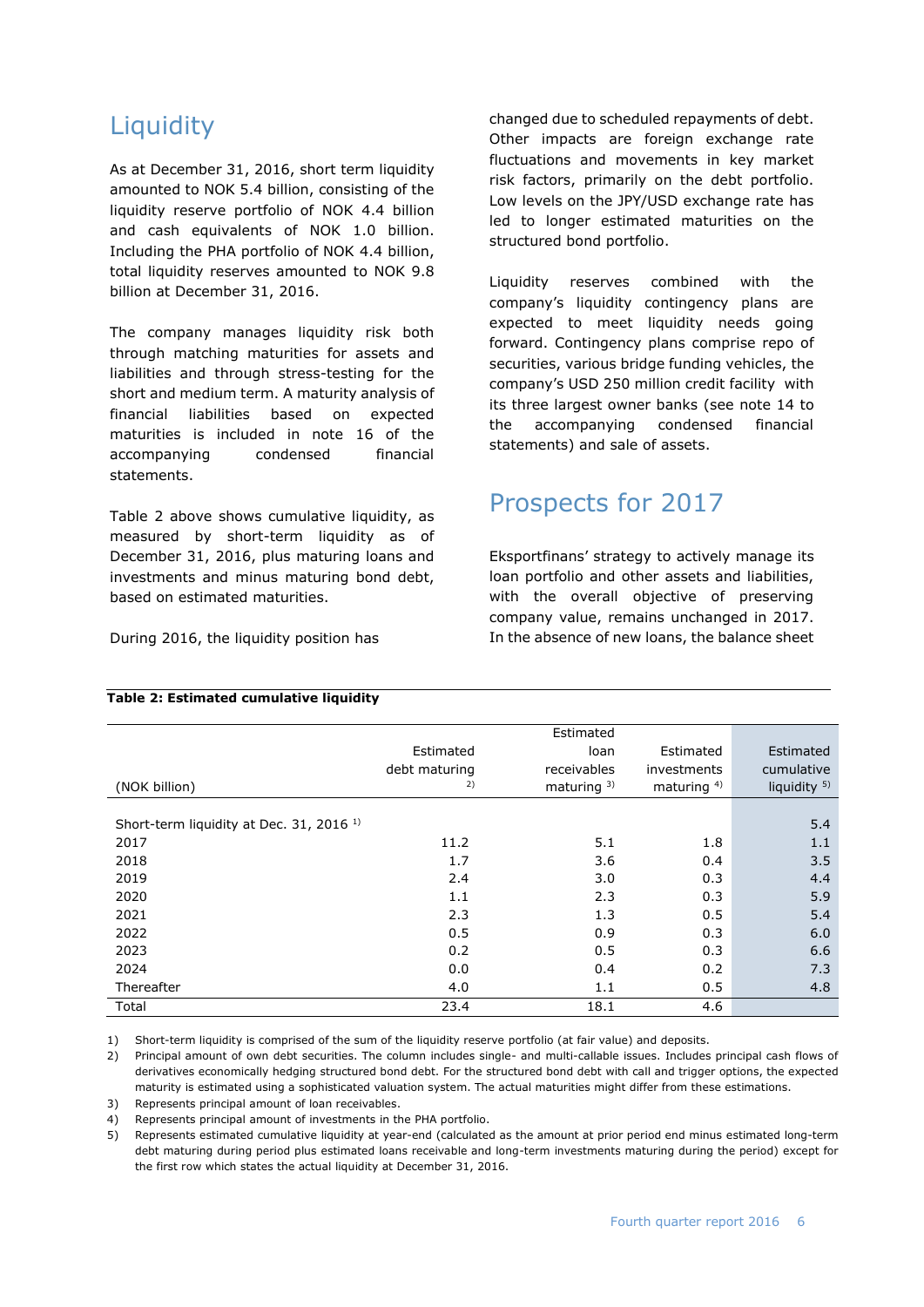will continue to decrease in line with maturing loans, debt and investments. This will affect the company's financial performance in 2017 and beyond in terms of lower net interest income and ordinary income. Furthermore, accumulated unrealized gains due to price fluctuations of Eksportfinans' own debt, was amounting to NOK 810 million (net of derivatives) as of December 31, 2016. As debt comes closer to maturity, these gains will continue to be reversed as unrealized losses.

Eksportfinans enters 2017 with solid capital and adequate liquidity reserves. The board will closely monitor developments in the international capital markets and their impact on Eksportfinans' balance sheet and liquidity. Appropriate liquidity contingency plans are maintained.

## Events after the balance sheet date

There are no events after the balance sheet date materially affecting the financial statements.

> Oslo, February 16, 2017 EKSPORTFINANS ASA The board of directors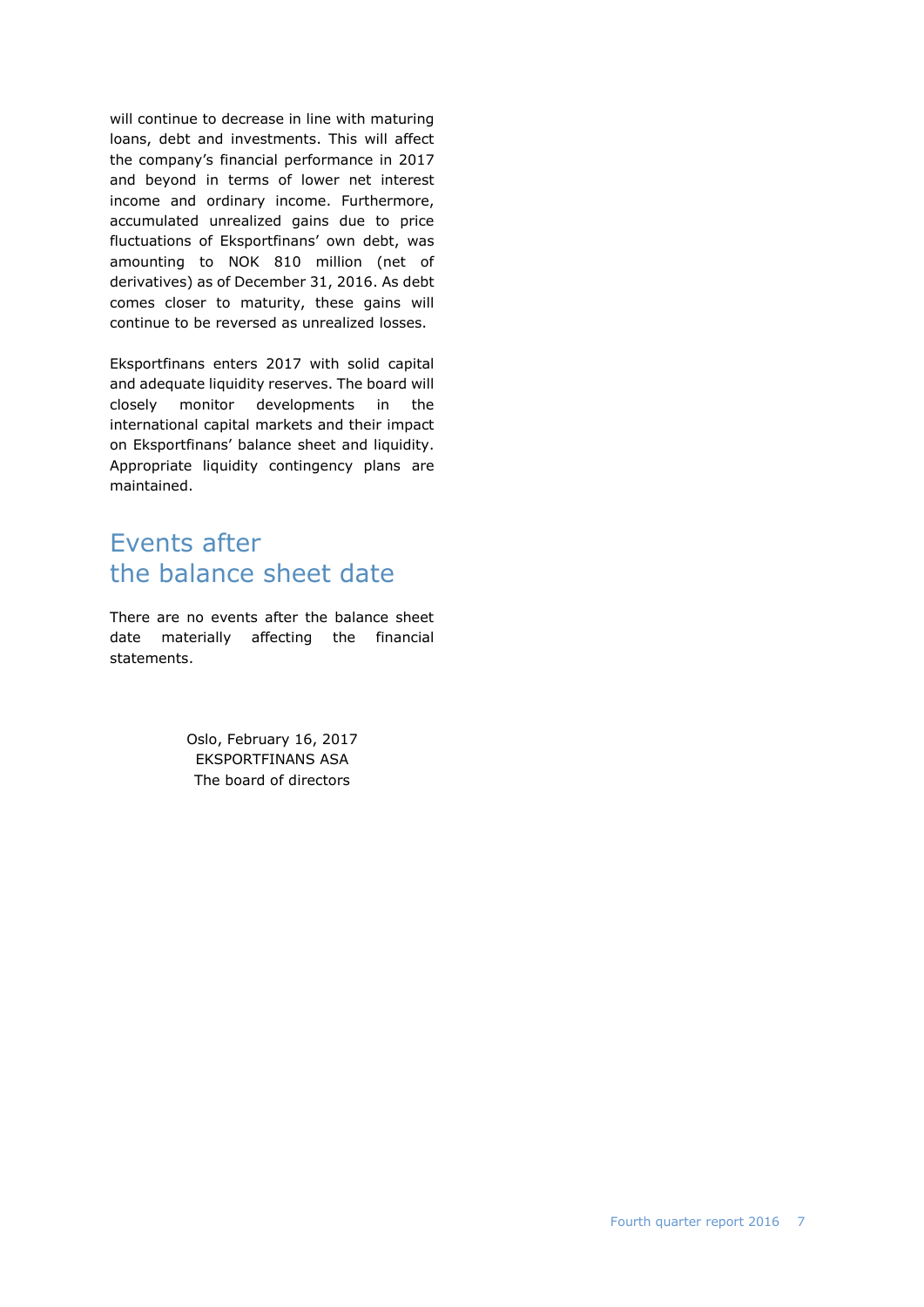## Condensed statement of profit or loss and other comprehensive income

The information for the three months ended December 31, 2016 and 2015 is unaudited. The information as of and for the years ended December 31, 2016 and December 31, 2015 are derived from the company's audited consolidated financial statements as of and for the years ended December 31, 2016 and December 31, 2015.

|                                             |               | Fourth quarter |       | Full year |      |
|---------------------------------------------|---------------|----------------|-------|-----------|------|
| (NOK million)                               | 2016          | 2015           | 2016  | 2015      | Note |
|                                             |               |                |       |           |      |
| Interest and related income                 | 271           | 393            | 1,279 | 1,776     |      |
| Interest and related expenses               | 205           | 318            | 1,019 | 1,402     |      |
| <b>Net interest income</b>                  | 66            | 75             | 260   | 374       |      |
| Net commissions related to banking services | 0             | 0              | (1)   | (2)       |      |
| Net gains/(losses) on                       |               |                |       |           |      |
| financial instruments at fair value         | (253)         | (208)          | (903) | (792)     | 2,15 |
| Other income                                |               | 3              | 243   | 14        |      |
| Net other operating income/(loss)           | (252)         | (205)          | (661) | (780)     |      |
|                                             |               |                |       |           |      |
| <b>Total operating income</b>               | (186)         | (130)          | (401) | (406)     |      |
|                                             |               |                |       |           |      |
| Salaries and other administrative expenses  | 19            | 36             | 90    | 115       |      |
| Depreciations                               |               | 4              | 6     | 16        |      |
| Other expenses                              | $\mathcal{P}$ | 6              | 11    | 11        |      |
| <b>Total operating expenses</b>             | 22            | 46             | 107   | 142       |      |
|                                             |               |                |       |           |      |
| <b>Pre-tax operating loss</b>               | (208)         | (176)          | (508) | (548)     |      |
|                                             |               |                |       |           |      |
| Taxes                                       | (42)          | (68)           | (177) | (172)     |      |
| Profit/loss for the period                  | (166)         | (108)          | (331) | (376)     |      |
|                                             |               |                |       |           |      |
| Other comprehensive income 1                | (14)          | 8              | (14)  | 25        |      |
| <b>Total comprehensive income</b>           | (180)         | (100)          | (345) | (351)     |      |
|                                             |               |                |       |           |      |

1) Items that will not be reclassified to profit or loss. The income/(loss) arises from actuarial calculations on pension.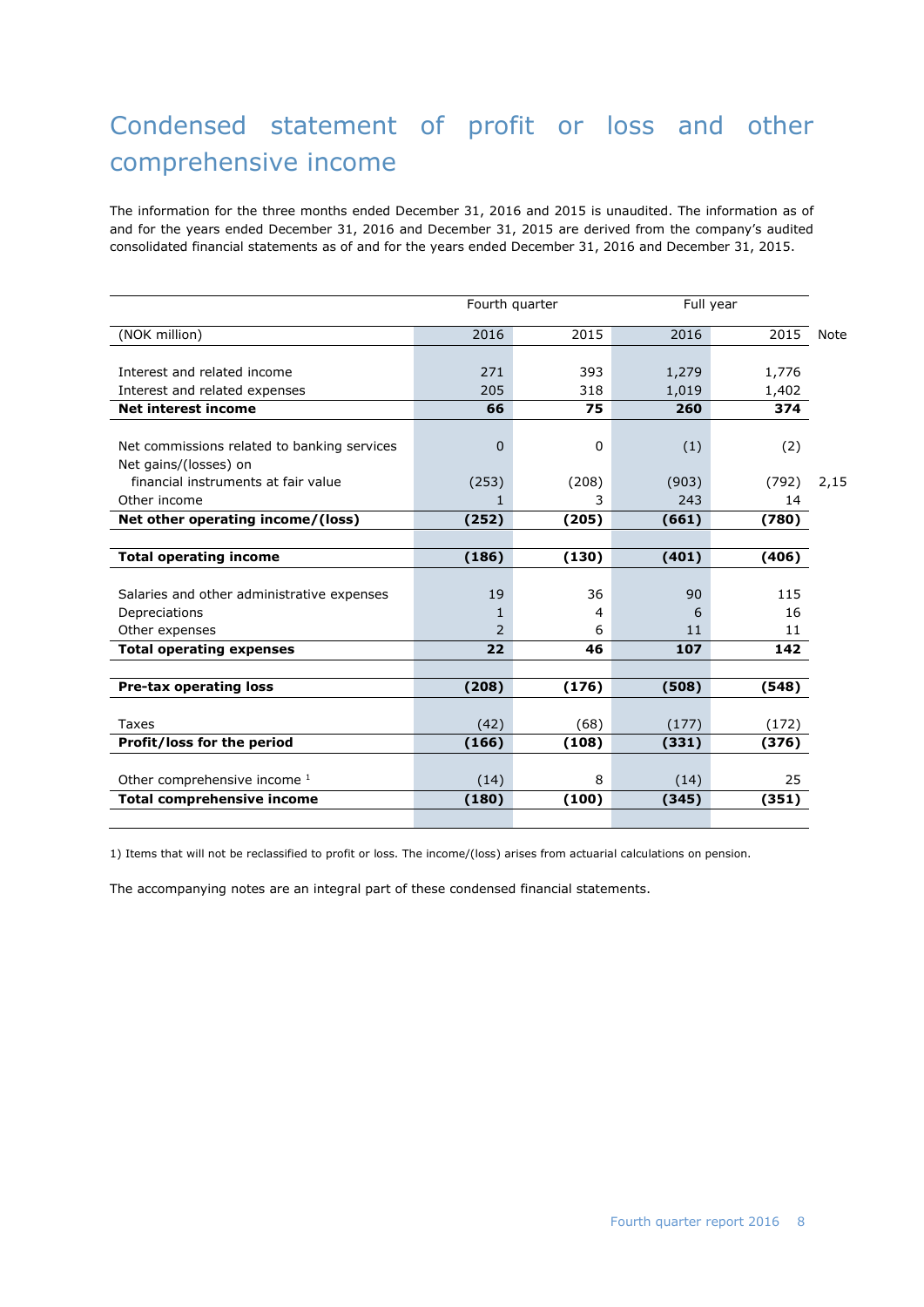## Condensed balance sheet

| (NOK million)                                    | Dec 31, 2016 | Dec 31, 2015   | Note  |
|--------------------------------------------------|--------------|----------------|-------|
|                                                  |              |                |       |
| Loans due from credit institutions <sup>1)</sup> | 2,251        | 7,053          | 4,6,7 |
| Loans due from customers <sup>2)</sup>           | 17,270       | 24,462         | 5,6,7 |
| <b>Securities</b>                                | 8,823        | 24,187         | 8     |
| Financial derivatives                            | 1,804        | 4,293          |       |
| Deferred tax asset                               | 233          | 0              |       |
| Intangible assets                                | $\mathbf{1}$ | $\overline{2}$ |       |
| Property, equipment and investment property      | 3            | 208            | 9     |
| Other assets                                     | 2,786        | 4,937          | 10    |
| <b>Total assets</b>                              | 33,171       | 65,142         |       |
|                                                  |              |                |       |
| Bond debt <sup>3)</sup>                          | 22,620       | 51,174         | 11    |
| Financial derivatives                            | 2,400        | 4,398          |       |
| Taxes payable                                    | 17           | 76             |       |
| Deferred tax liabilities                         | $\Omega$     | $\mathbf{1}$   |       |
| Other liabilities                                | 935          | 1,952          | 12    |
| Provisions                                       | 134          | 132            |       |
| Subordinated debt                                | $\Omega$     | $\mathbf 0$    |       |
| <b>Total liabilities</b>                         | 26,106       | 57,733         |       |
|                                                  |              |                |       |
| Share capital                                    | 2,771        | 2,771          |       |
| Reserve for unrealized gains                     | 81           | 566            |       |
| Other equity                                     | 4,213        | 4,072          |       |
| Total shareholders' equity                       | 7,065        | 7,409          |       |
|                                                  |              |                |       |
| Total liabilities and shareholders' equity       | 33,171       | 65,142         |       |
|                                                  |              |                |       |
|                                                  |              |                |       |

1) Of NOK 2,251 million at December 31, 2016, NOK 2,208 million is measured at fair value through profit or loss and NOK 43 million is measured at amortized cost. Of NOK 7,053 million at December 31, 2015, NOK 6,493 million is measured at fair value through profit or loss and NOK 560 million is measured at amortized cost.

2) Of NOK 17,270 million at December 31, 2016, NOK 6,484 million is measured at fair value through profit or loss and NOK 10,786 million is measured at amortized cost. Of NOK 24,462 million at December 31, 2015, NOK 10,064 million is measured at fair value through profit or loss and NOK 14,398 million is measured at amortized cost.

3) Of NOK 22,620 million at December 31, 2016, NOK 11,286 million is measured at fair value through profit or loss and NOK 11,334 million is measured at amortized cost. Of NOK 51,174 million at December 31, 2015, NOK 35,856 million is measured at fair value through profit or loss and NOK 15,318 million is measured at amortized cost.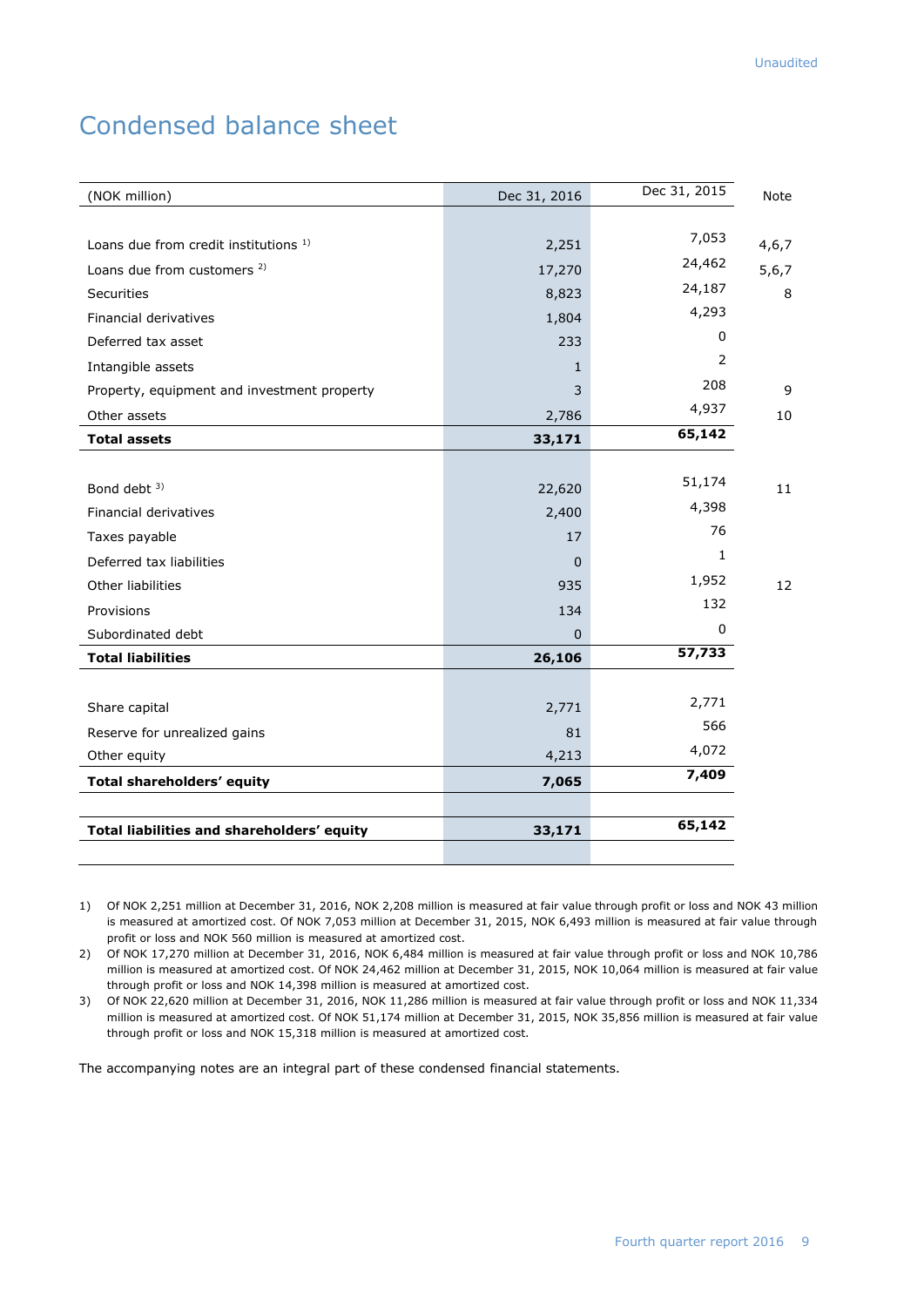## Condensed statement of changes in equity

| (NOK million)                                      | Share capital <sup>1)</sup> | Reserve<br>unrealized<br>gains $2$ | Other equity | Total equity |
|----------------------------------------------------|-----------------------------|------------------------------------|--------------|--------------|
|                                                    |                             |                                    |              |              |
| Equity at January 1, 2015                          | 2,771                       | 1,043                              | 3,946        | 7,760        |
| Actuarial gains/(losses) and other comprehensive   |                             |                                    |              |              |
| income                                             | 0                           | 0                                  | 0            | 25           |
| Profit/(loss) for the period                       | 0                           | (477)                              | 101          | (376)        |
| Equity at December 31, 2015                        | 2,771                       | 566                                | 4,072        | 7,409        |
|                                                    |                             |                                    |              |              |
| Equity at January 1, 2016                          | 2,771                       | 566                                | 4,072        | 7,409        |
| Realized reserve of unrealized gains <sup>2)</sup> | 0                           | (162)                              | 162          | 0            |
| Actuarial gains/(losses) and other                 |                             |                                    |              |              |
| comprehensive income                               |                             |                                    |              | (14)         |
| Profit/(loss) for the period                       | 0                           | (323)                              | (21)         | (331)        |
| Equity at December 31, 2016                        | 2,771                       | 81                                 | 4,213        | 7,065        |

1) Restricted equity that cannot be paid out to the owners without a shareholder resolution to reduce the share capital in accordance with the Public Limited Companies Act under Norwegian Law.

2) The sale of the subsidiary Eiendomsselskapet Dronning Mauds Gate 15 AS on April 15, 2016 effectively realized NOK 162 million of the reserve of unrealized gains related to adjustments of fair value of the property.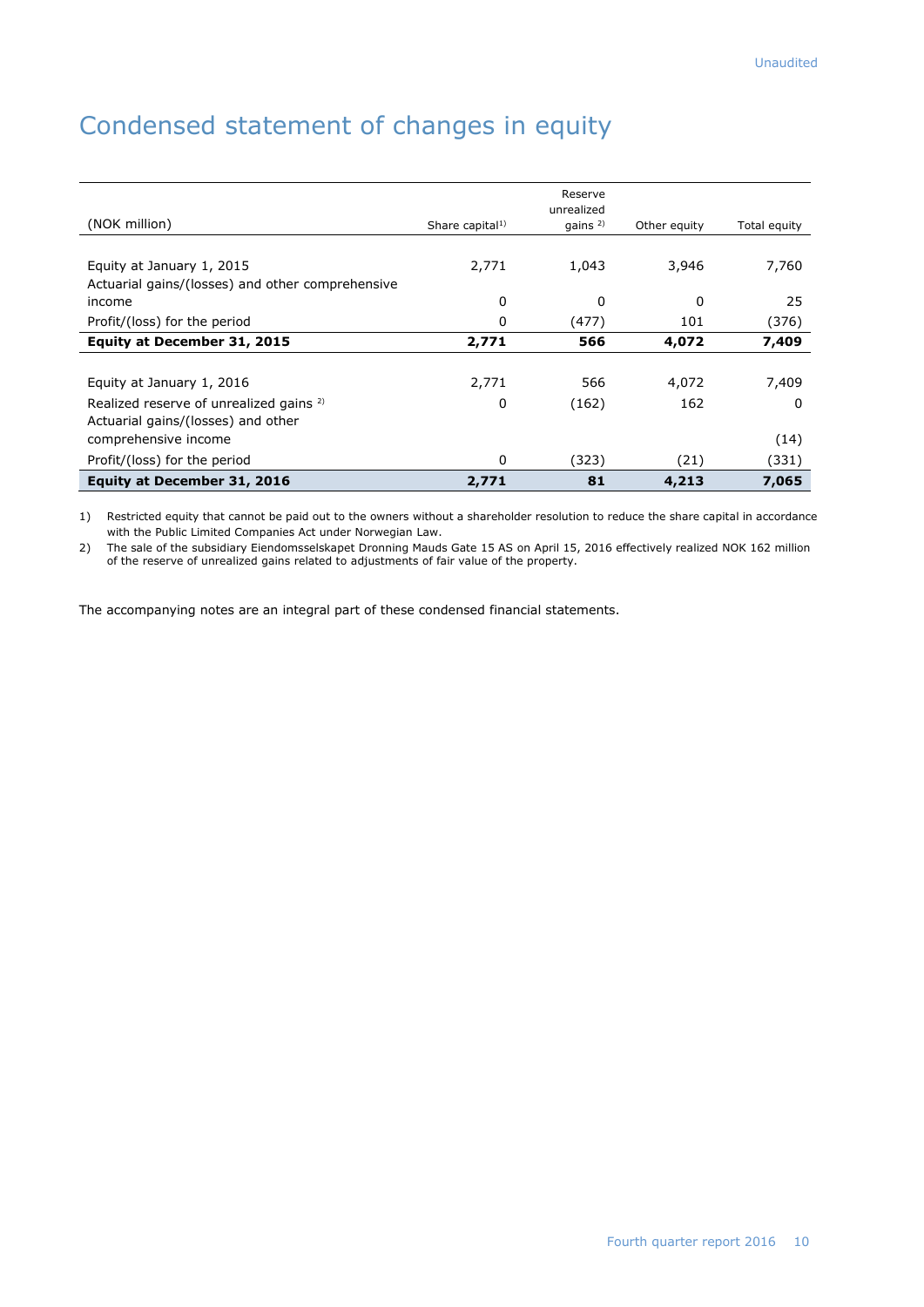## Condensed cash flow statement

|                                                                                     | The year     |           |
|-------------------------------------------------------------------------------------|--------------|-----------|
| (NOK million)                                                                       | 2016         | 2015      |
|                                                                                     |              |           |
| Pre-tax operating profit/(loss)                                                     | (508)        | (548)     |
|                                                                                     |              |           |
| Provided by operating activities:                                                   |              |           |
| Accrual of contribution from the Norwegian government                               | (73)         | (163)     |
| Unrealized losses/(gains) on financial instruments at fair value                    | 612          | 699       |
| Realized losses on financial instruments at fair value through profit and loss (non |              |           |
| cash item)                                                                          | 220          | 0         |
| Depreciation                                                                        | 6            | 16        |
| Net gain from sale of group company                                                 | (241)        | $\Omega$  |
| Principal collected on loans                                                        | 9,846        | 14,016    |
| Purchase of financial investments (trading)                                         | (16, 492)    | (12,092)  |
| Proceeds from sale or redemption of financial investments (trading)                 | 30,655       | 17,458    |
| Contribution paid by the Norwegian government                                       | 0            | 0         |
| Taxes paid                                                                          | (90)         | (361)     |
| Changes in:                                                                         |              |           |
| Accrued interest receivable                                                         | 176          | 568       |
| Other receivables                                                                   | 2,164        | 468       |
| Accrued expenses and other liabilities                                              | (1, 353)     | (3,856)   |
| Net cash flow from operating activities                                             | 24,922       | 16,205    |
|                                                                                     |              |           |
| Proceeds from sale or redemption of financial investments                           | 688          | 2         |
| Net cash flow from financial derivatives                                            | (544)        | 6,948     |
| Proceeds from sale of subsidiary                                                    | 422          |           |
| Purchases of fixed assets                                                           | $\Omega$     | (6)       |
| Net proceeds from sales of fixed assets                                             | <sup>0</sup> | 1.        |
| Net cash flow from investing activities                                             | 566          | 6,945     |
|                                                                                     |              |           |
| Change in debt to credit institutions                                               | $\mathbf{0}$ | (2)       |
| Principal payments on bond debt                                                     | (27, 245)    | (26, 160) |
| Repayment of subordinated debt                                                      | 0            | (1,083)   |
| Net cash flow from financing activities                                             | (27, 245)    | (27, 245) |
|                                                                                     |              |           |
| Net change in cash and cash equivalents <sup>1)</sup>                               | (1,757)      | (4,095)   |
|                                                                                     |              |           |
| Cash and cash equivalents at beginning of period                                    | 2,827        | 6,013     |
| Effect of exchange rates on cash and cash equivalents                               | (60)         | 909       |
| Cash and cash equivalents <sup>1)</sup> at end of period                            | 1,010        | 2,827     |
|                                                                                     |              |           |

1) Cash equivalents are defined as bank deposits with original maturity less than three months.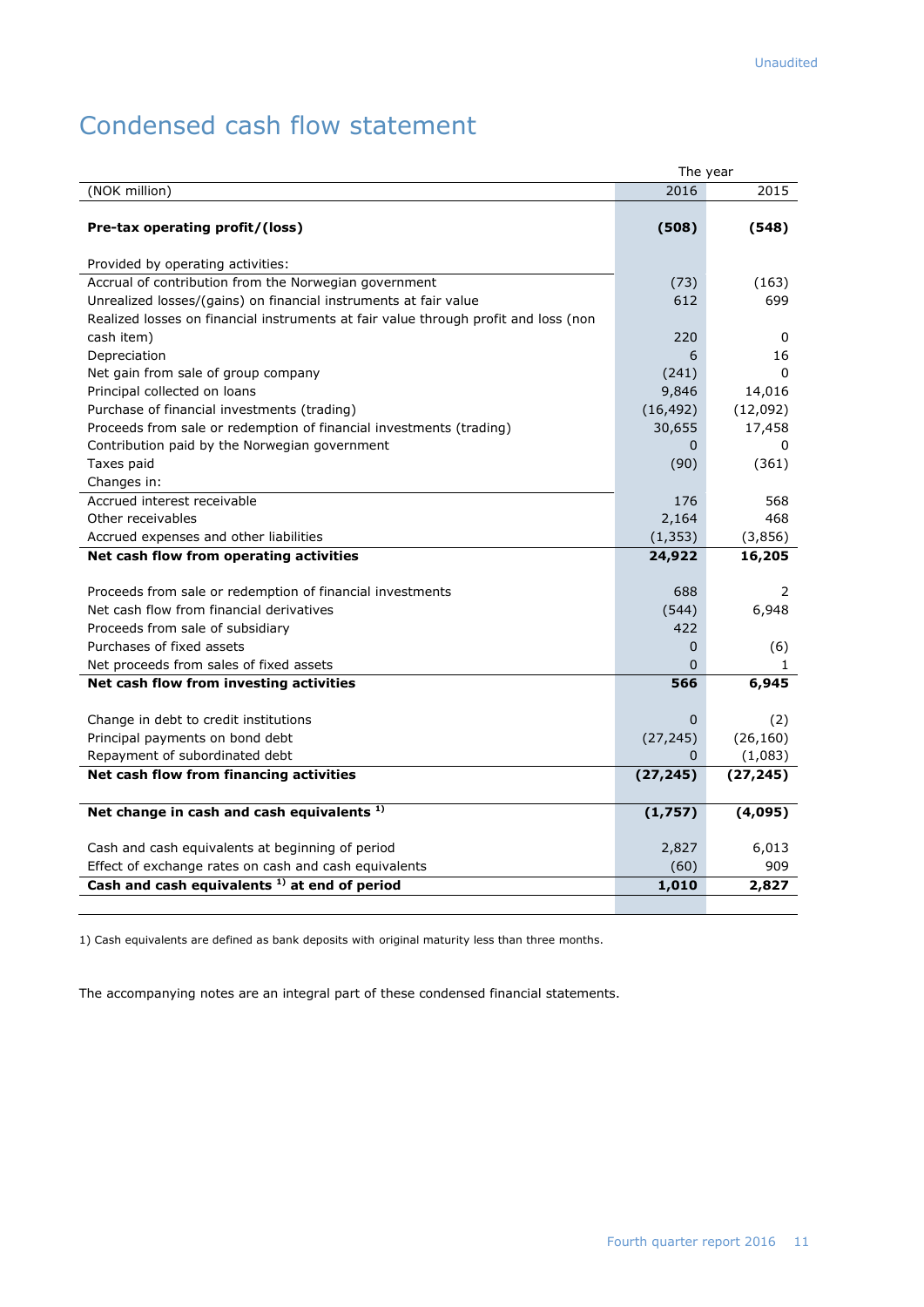## Notes to the accounts

#### 1. Accounting policies

Eksportfinans' fourth quarter condensed interim financial statements have been presented in accordance with International Financial Reporting Standards (**IFRS**), in line with IFRS as adopted by the European Union (**EU**). The condensed interim financial statements have been prepared in accordance with IAS 34, Interim Financial Reporting.

The accounting policies and methods of computation applied in the preparation of these condensed interim financial statements (including information as of and for the year ended December 31, 2015) are the same as those applied in Eksportfinans' annual financial statements of 2015. Those financial statements were approved for issue by the Board of Directors on February 19, 2016 and included in the company's Annual Report on Form 20-F for the year-end December 31, 2015. These policies have been consistently applied to all the periods presented. These financial statements should be read in conjunction with the annual report on Form 20-F for the year ended December 31, 2015. Judgments made in the preparations of these financial statements are the same as those made in the year-end financial statements. The interim financial statements do not include risk disclosures, which should be read in conjunction with the annual financial statements.

The information for the three- and twelve month periods ended December 31, 2016 and 2015 is unaudited. The information as of and for the year ended December 31, 2015 is derived from the company's audited consolidated financial statements as of and for the year ended December 31, 2015.

## 2. Net gains/(losses) on financial instruments at fair value

## **Net realized and unrealized gains/(losses) on financial instruments at fair value**

|                                                               | Fourth quarter |       | The year |       |
|---------------------------------------------------------------|----------------|-------|----------|-------|
| (NOK million)                                                 | 2016           | 2015  | 2016     | 2015  |
|                                                               |                |       |          |       |
| Securities held for trading                                   | 0              | (60)  | 2        | (63)  |
| Financial derivatives                                         | (4)            | (15)  | (25)     | (63)  |
| Other financial instruments at fair value                     | (53)           | (1)   | (268)    | 34    |
| Net realized gains/(losses)                                   | (57)           | (76)  | (291)    | (92)  |
|                                                               |                |       |          |       |
| Loans and receivables                                         | (4)            | (20)  | 95       | (99)  |
| Securities $1$                                                | 12             | 23    | 173      | (201) |
| Financial derivatives <sup>2)</sup>                           | 248            | (188) | (834)    | (765) |
| Bond debt $3)$ 4)                                             | (454)          | 46    | (46)     | 333   |
| Subordinated debt and capital contribution securities $3)$ 4) | 0              |       | 0        | 32    |
| Other                                                         | 2              | (1)   | 0        | 0     |
| Net unrealized gains/(losses)                                 | (196)          | (133) | (612)    | (700) |
|                                                               |                |       |          |       |
| Net realized and unrealized gains/(losses)                    | (253)          | (209) | (903)    | (792) |

#### 1) Net unrealized gains/(losses) on securities

|                                                               | Fourth quarter |      |      | The vear |
|---------------------------------------------------------------|----------------|------|------|----------|
| (NOK million)                                                 | 2016           | 2015 | 2016 | 2015     |
|                                                               |                |      |      |          |
| Securities held for trading                                   | 35             | 49   | 136  | (100)    |
| Securities designated as at fair value at initial recognition | (23)           | (26) | 37   | (101)    |
| Total                                                         | 12             | 23   | 173  | (201)    |

2) The Portfolio Hedge Agreement entered into in March 2008, is included with a loss of NOK 77 million as of December 31, 2016 and a gain of NOK 219 million as of December 31, 2015

3) In 2016, Eksportfinans had an unrealized loss of NOK 46 million (gain of NOK 365 million in the corresponding period of 2015) on its own debt.

4) In 2016, Eksportfinans had an unrealized loss of NOK 46 million of financial liabilities classified as level 3 in the fair value hierarchy (gain of NOK 365 million in the corresponding period of 2015).

See note 15 for a presentation of the above table including effects from economic hedging.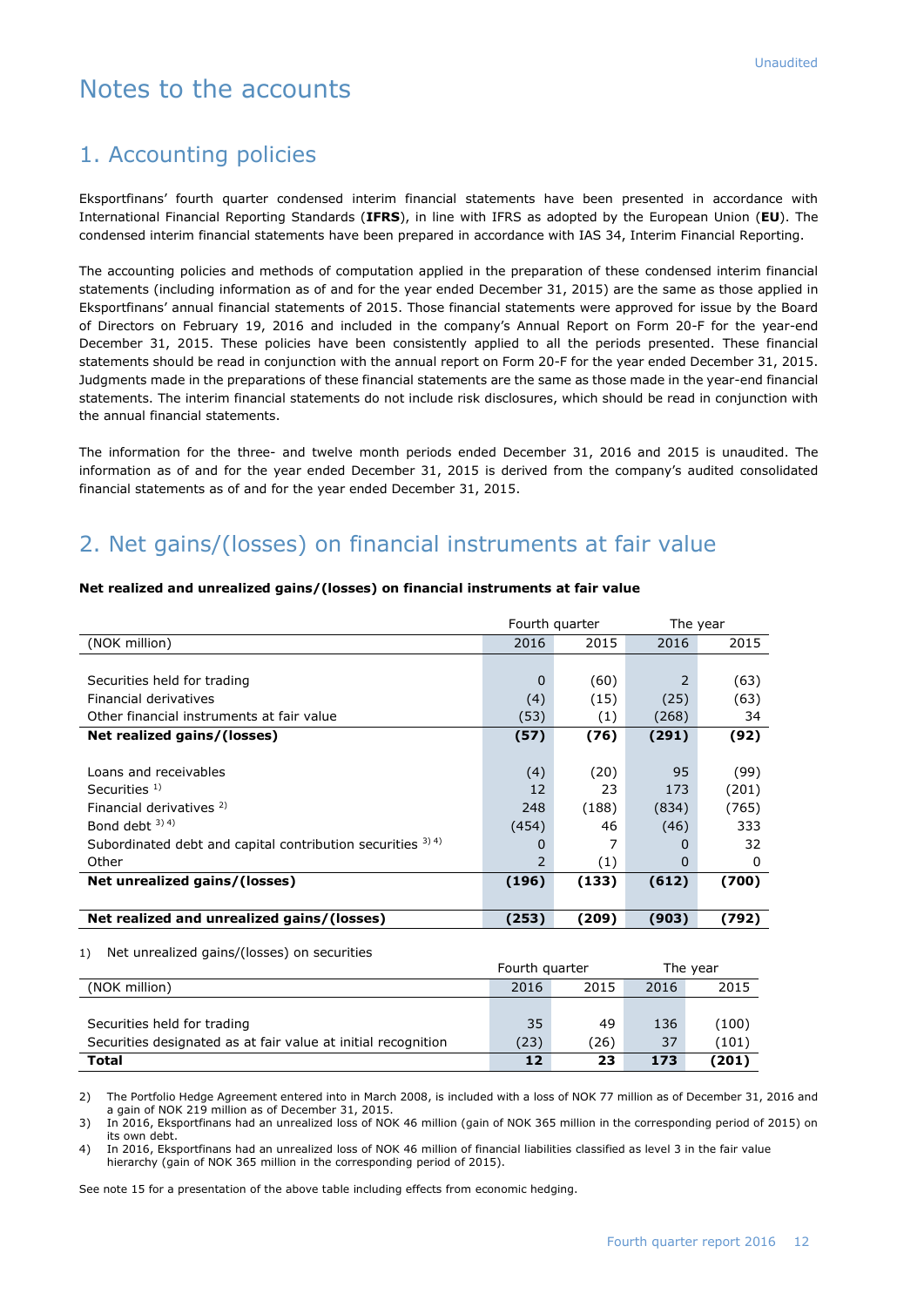## 3. Capital adequacy

Capital adequacy is calculated in accordance with the CRD IV regulations in force from the Financial Supervisory Authority of Norway. These regulations were implemented as of September 30, 2014. The company has adopted the standardized approach to capital requirements.

Eksportfinans' leverage ratio was 24.4 % at December 31, 2016 and 9.1% at December 31, 2015.

#### **Risk-weighted assets and off-balance sheet items**

| (NOK million)                                                                      | Dec 31, 2016         |                                   |            | Dec 31, 2015                 |
|------------------------------------------------------------------------------------|----------------------|-----------------------------------|------------|------------------------------|
|                                                                                    | <b>Book</b><br>value | Risk-<br>weighted<br>value        | Book Value | Risk-<br>Weighted<br>value   |
| Total assets<br>Off-balance sheet items<br>Operational risk<br>Total currency risk | 33,171               | 9,922<br>51<br>588<br>$\mathbf 0$ | 65,142     | 15,127<br>53<br>1,079<br>704 |
| Total risk-weighted value                                                          |                      | 10,561                            |            | 16,962                       |

#### **The company's regulatory capital**

| (NOK million and<br>in percent of risk-weighted value) |       | Dec 31, 2016 | Dec 31, 2015 |       |
|--------------------------------------------------------|-------|--------------|--------------|-------|
| Core capital $1$ )                                     | 6,445 | 61.0%        | 6,184        | 36.5% |
| Total regulatory capital                               | 6,445 | 61.0%        | 6,184        | 36.5% |

1) Includes share capital, other equity, and other deductions and additions in accordance with the Norwegian capital adequacy regulations.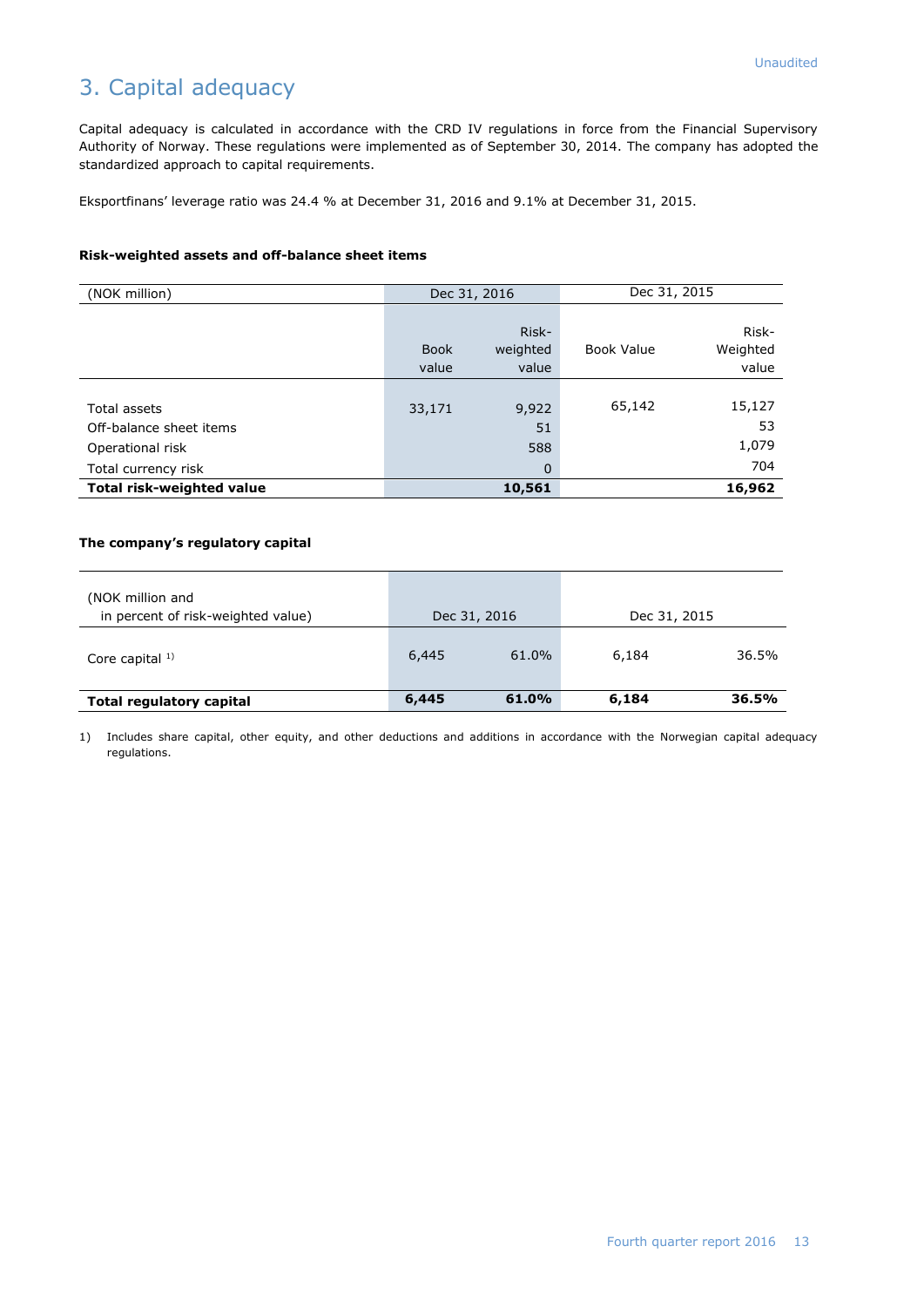## 4. Loans due from credit institutions

| (NOK million)                                         | Dec 31, 2016 | Dec 31, 2015 |
|-------------------------------------------------------|--------------|--------------|
|                                                       |              |              |
| Cash equivalents $1$ )                                | 1,010        | 2,828        |
| Other bank deposits and claims on banks <sup>2)</sup> | 0            | 264          |
| Loans to other credit institutions,                   |              |              |
| nominal amount (also included in note 6) $^{3}$       | 1,281        | 4,110        |
| Accrued interest on loans and unamortized             |              |              |
| premium/discount on purchased loans                   | (13)         | (17)         |
| Adjustment to fair value on loans                     | (27)         | (132)        |
| <b>Total</b>                                          | 2,251        | 7,053        |

1) Cash equivalents are defined as bank deposits with maturity of less than three months.

2) The company has entered into agreements to acquire loans from shareholders and other banks active in the Norwegian market for export financing. The company has placed an initial deposit with the selling bank, which is used as consideration for these purchases. The amounts in the table represent remaining deposit or overdraft related to these agreements.

3) The company has acquired certain loan agreements from banks for which the selling bank provides a repayment guarantee, therefore retaining the credit risk of the loans. Under IFRS these loans are classified as loans to credit institutions. Of the loans to credit institutions these loans amounted to NOK 191 million at December 31, 2016 and NOK 2,691 million at December 31, 2015.

#### 5. Loans due from customers

| (NOK million)                             | Dec 31, 2016 | Dec 31, 2015 |
|-------------------------------------------|--------------|--------------|
|                                           |              |              |
| Loans due from customers,                 |              |              |
| nominal amount (also included in note 6)  | 17,008       | 24,105       |
| Accrued interest on loans and unamortized |              |              |
| premium/discount on purchased loans       | 239          | 325          |
| Adjustment to fair value on loans         | 23           | 32           |
| Total                                     | 17,270       | 24,462       |

## 6. Total loans due from credit institutions and customers

Nominal amounts related to loans due from credit institutions (note 4) and customers (note 5), respectively.

| (NOK million)                                             | Dec 31, 2016 | Dec 31, 2015 |
|-----------------------------------------------------------|--------------|--------------|
|                                                           |              |              |
| Loans due from credit institutions                        | 1,281        | 4,110        |
| Loans due from customers                                  | 17,008       | 24,105       |
| <b>Total nominal amount</b>                               | 18,289       | 28,215       |
|                                                           |              |              |
| Commercial loans                                          | 7,688        | 14,066       |
| Government-supported loans                                | 10,601       | 14,149       |
| <b>Total nominal amount</b>                               | 18,289       | 28,215       |
|                                                           |              |              |
| Capital goods                                             | 6,033        | 8,146        |
| Ships                                                     | 9,114        | 12,872       |
| Export-related and international activities <sup>1)</sup> | 1,581        | 5,402        |
| Direct loans to Norwegian local government sector         | 849          | 1,074        |
| Municipal-related loans to other credit institutions      | 700          | 700          |
| Loans to employees                                        | 12           | 21           |
| <b>Total nominal amount</b>                               | 18,289       | 28,215       |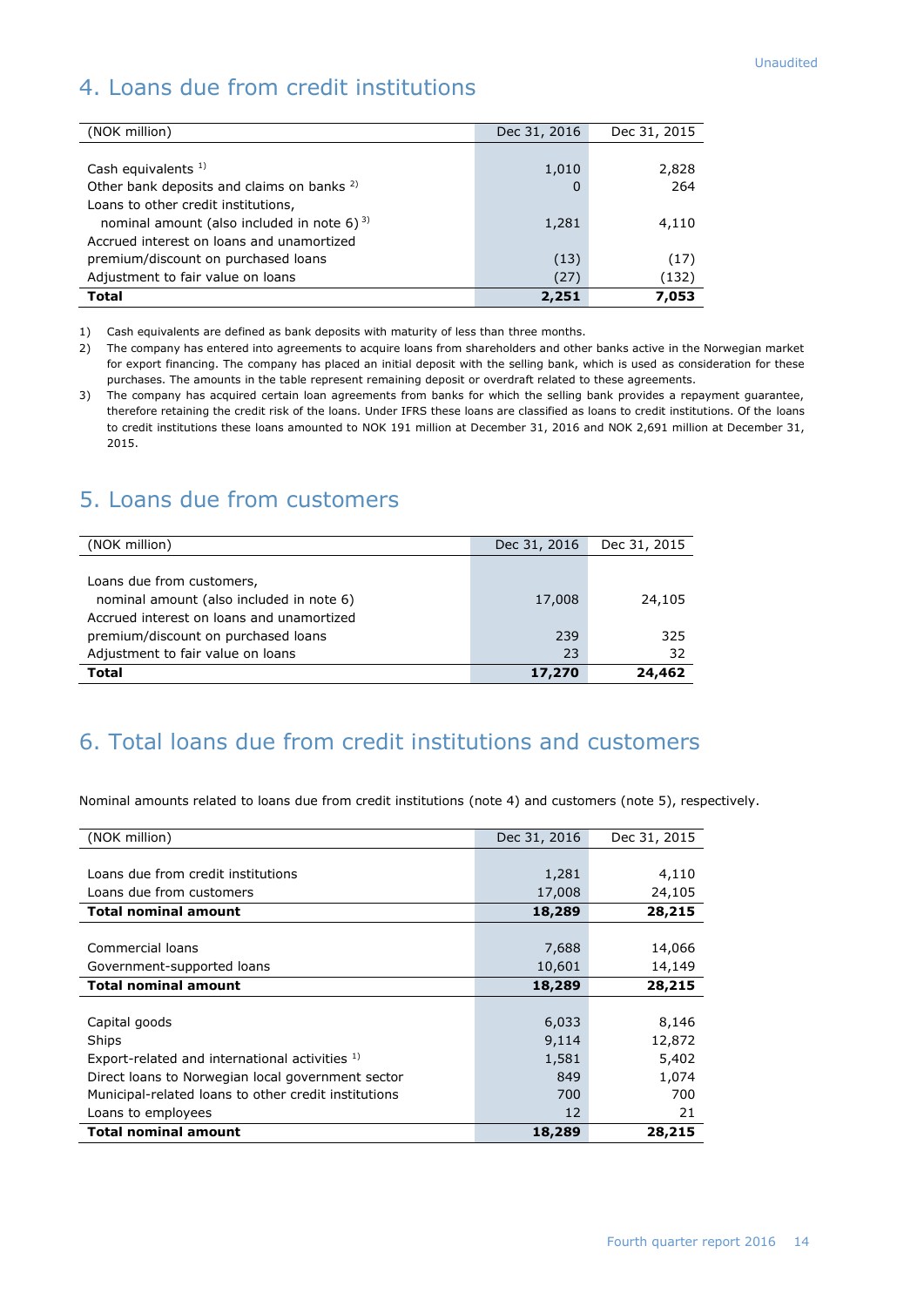1) Export-related and international activities consist of loans to the following categories of borrowers:

| (NOK million)               | Dec 31, 2016 | Dec 31, 2015 |
|-----------------------------|--------------|--------------|
|                             |              |              |
| Shipping                    | 1,405        | 2,476        |
| Infrastructure              | O            | 790          |
| Banking and finance         | O            | 747          |
| Real estate management      | 70           | 679          |
| Oil and gas                 | 106          | 309          |
| Consumer goods              | 0            | 300          |
| Environment                 | $\Omega$     | 101          |
| <b>Total nominal amount</b> | 1,581        | 5,402        |

## 7. Loans past due or impaired

| (NOK million)                                          | Dec 31, 2016 | Dec 31, 2015 |
|--------------------------------------------------------|--------------|--------------|
|                                                        |              |              |
| Interest and principal installment 1-30 days past due  | 0            | 0            |
| Not matured principal on loans                         |              |              |
| with payments 1-30 days past due                       | $\Omega$     | <sup>0</sup> |
|                                                        |              |              |
| Interest and principal installment 31-90 days past due | $\Omega$     | $\Omega$     |
| Not matured principal on loans                         |              |              |
| with payments 31-90 days past due                      | $\Omega$     | 0            |
|                                                        |              |              |
| Interest and principal installment                     |              |              |
| more than 90 days past due                             | 30           | 195          |
| Not matured principal on loans                         |              |              |
| with payments more than 90 days past due               | 47           | 322          |
|                                                        |              |              |
| <b>Total loans past due</b>                            | 77           | 517          |
|                                                        |              |              |
| Relevant collateral or guarantees received 1)          | 77           | 409          |
| Fair value adjustment on loans past due                | $\Omega$     | 79           |
| Impairments on loans measured at amortized cost        | 0            | 0            |

1) The company considers all loans to be secured in a satisfactory manner. For these transactions, amounting to NOK 77 million, the Norwegian government, through the Guarantee Institute for Export Credit (GIEK), guarantees approximately 90 percent of the amounts in default. The remaining 10 percent are guaranteed by private banks, most of them operating in Norway. Where applicable, claims have already been submitted in accordance with the guarantees.

## 8. Securities and repurchase receivable

| (NOK million)                                          | Dec 31, 2016 | Dec 31, 2015 |
|--------------------------------------------------------|--------------|--------------|
|                                                        |              |              |
| Trading portfolio                                      | 7,659        | 22,292       |
| Other securities at fair value through profit and loss | 1,164        | 1,895        |
| Total                                                  | 8,823        | 24,187       |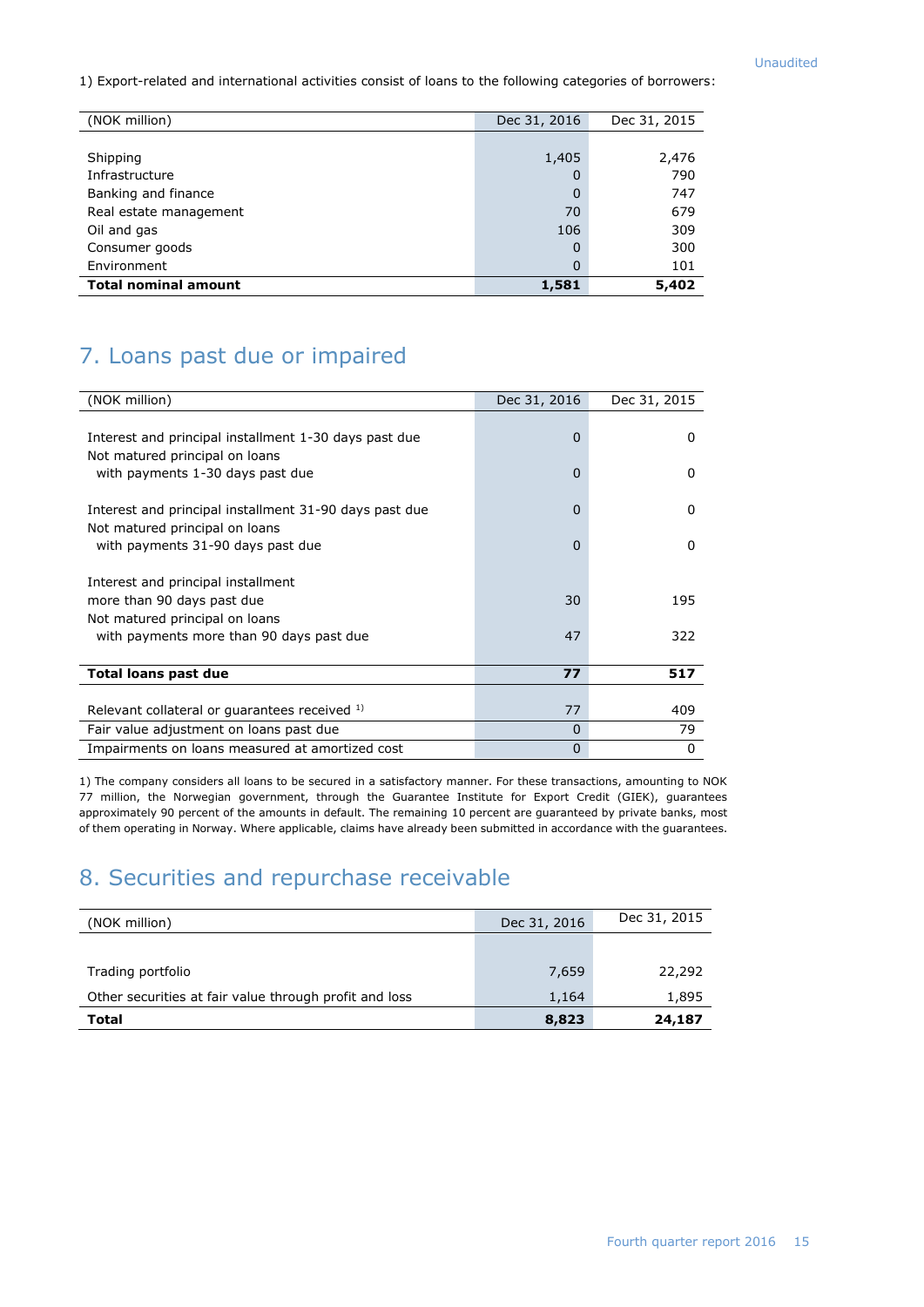## 9. Property, equipment and investment property

In April 2016 Eksportfinans completed the sale of its subsidiary Eiendomsselskapet Dronning Mauds Gate 15 AS, which owns Eksportfinans' sections of the office property in Dronning Mauds' gate 15, Oslo.

| (NOK million)                              | Dec 31, 2016 | Dec 31, 2015 |
|--------------------------------------------|--------------|--------------|
|                                            |              |              |
| Buildings and land in own use              |              | 125          |
| Investment property                        |              | 77           |
| <b>Total buildings and land</b>            |              | 202          |
|                                            |              |              |
| Other fixed assets                         |              |              |
| Total fixed assets and investment property |              | 208          |

## 10. Other assets

| (NOK million)                    | Dec 31, 2016 | Dec 31, 2015 |
|----------------------------------|--------------|--------------|
|                                  |              |              |
| Settlement account 108 Agreement | 397          | 268          |
| Cash collateral provided         | 1,660        | 3,277        |
| Collateral deposit $1$ )         | 647          | 1,321        |
| Other                            | 82           | 71           |
| <b>Total other assets</b>        | 2,786        | 4,937        |

1) The collateral deposit relates to a USD 75 million deposit of collateral for the benefit of Citibank N.A. to cover Eksportfinans' day to day settlement activity. This amount can be adjusted up or down depending on settlement activity of Eksportfinans. Citibank is entitled to at any time without prior notice to Eksportfinans to set-off or transfer all or part of the deposit in or towards satisfaction of all or any part of the secured obligations. The agreement was entered into in 2014.

## 11. Bond debt

| (NOK million)                    | Dec 31, 2016 | Dec 31, 2015 |
|----------------------------------|--------------|--------------|
|                                  |              |              |
| Bond debt                        | 23,254       | 51,670       |
| Adjustment to fair value on debt | (894)        | (940)        |
| Accrued interest                 | 260          | 444          |
| <b>Total bond debt</b>           | 22,620       | 51,174       |

## 12. Other liabilities

| (NOK million)                  | Dec 31, 2016 | Dec 31, 2015 |
|--------------------------------|--------------|--------------|
|                                |              |              |
| Grants to mixed credits        | 20           | -38          |
| Cash collateral received       | 684          | 1,889        |
| Other short-term liabilities   | 231          | 25           |
| <b>Total other liabilities</b> | 935          | 1,952        |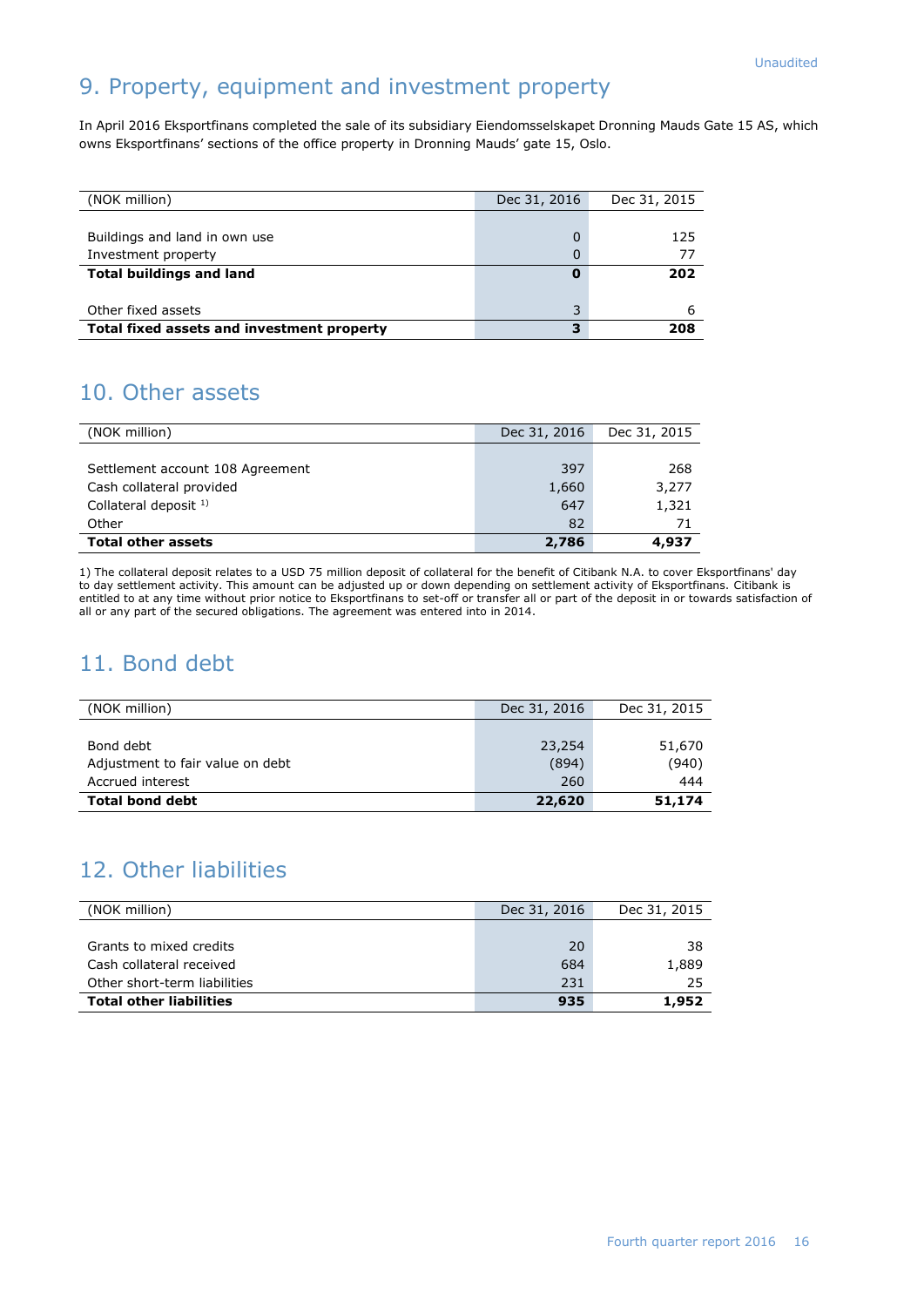## 13. Segment information

The company is divided into three business areas: Export lending, Municipal lending and Securities. After the sale of Kommunekreditt Norge AS, municipal lending consists of loans extended directly to municipalities and municipal-related loans to savings banks. The company also has a treasury department responsible for the day to day risk management and asset and liability management. Income and expenses related to treasury are divided between the three business areas. For income and expenses between the segments, the transactions are at arms length.

#### **Income and expenses divided between segments**

|                                                    | <b>Export lending</b> |          |          | <b>Municipal lending</b> | <b>Securities</b> |              |
|----------------------------------------------------|-----------------------|----------|----------|--------------------------|-------------------|--------------|
|                                                    | The Year              |          |          | The Year                 | The Year          |              |
| (NOK million)                                      | 2016                  | 2015     | 2016     | 2015                     | 2016              | 2015         |
|                                                    |                       |          |          |                          |                   |              |
| Net interest income 1)                             | 181                   | 253      | 3        | 9                        | 76                | 112          |
|                                                    |                       |          |          |                          |                   |              |
| Commissions and                                    |                       |          |          |                          |                   |              |
| income related to banking services $2$ )           | $\Omega$              | $\Omega$ | $\Omega$ | $\Omega$                 | $\Omega$          | $\mathbf{0}$ |
| Commissions and                                    |                       |          |          |                          |                   |              |
| expenses related to banking services <sup>2)</sup> | 0                     | $\Omega$ | $\Omega$ | $\Omega$                 | $\Omega$          | $\Omega$     |
| Net gains/(losses)                                 |                       |          |          |                          |                   |              |
| on financial instruments at fair value 3)          | (206)                 | 21       | $\Omega$ | 2                        | (23)              | (65)         |
| Income/expense allocated by volume <sup>4)</sup>   | 126                   | 21       | 10       | 2                        | 97                | 23           |
| Net other operating income                         | (80)                  | 42       | 10       | 4                        | 74                | (42)         |
|                                                    |                       |          |          |                          |                   |              |
| <b>Total operating income</b>                      | 101                   | 295      | 13       | 13                       | 150               | 70           |
| <b>Total operating expenses</b>                    | 46                    | 58       | 3        | з                        | 58                | 80           |
| Pre-tax operating profit/(loss)                    | 55                    | 237      | 10       | 10                       | 92                | (10)         |
|                                                    |                       |          |          |                          |                   |              |
| Taxes                                              | (18)                  | 65       | $\Omega$ | 3                        | (2)               | (3)          |
| Non-IFRS profit for the period                     |                       |          |          |                          |                   |              |
| excluding                                          |                       |          |          |                          |                   |              |
| unrealized gains/(losses) on financial             |                       |          |          |                          |                   |              |
| instruments and excluding realized                 |                       |          |          |                          |                   |              |
| losses/(gains) hedged by the PHA                   | 73                    | 172      | 10       | 7                        | 94                | (7)          |

1) Net interest income includes interest income directly attributable to the segments based on Eksportfinans' internal pricing model. The treasury department obtains interest on Eksportfinans' equity and in addition the positive or negative result (margin) based on the difference between the internal interest income from the segments and the actual external funding cost. Net interest income in the treasury department is allocated to the reportable segments based on volume for the margin, and risk weighted volume for the interest on equity.

2) Income/(expense) directly attributable to each segment.

3) For Export lending the figures are related to unrealized gains/(losses) on the Icelandic bank exposure. In this context, the fair value adjustments on the Icelandic bank exposure have been treated as realized, as they are not expected to be reversed towards maturity, as other unrealized gains and losses. For Securities the figures are related to realized gains/(losses) on financial instruments.

4) Income/expense, other than interest, in the treasury department has been allocated to the business areas by volume. These are items included in net other operating income in the income statement.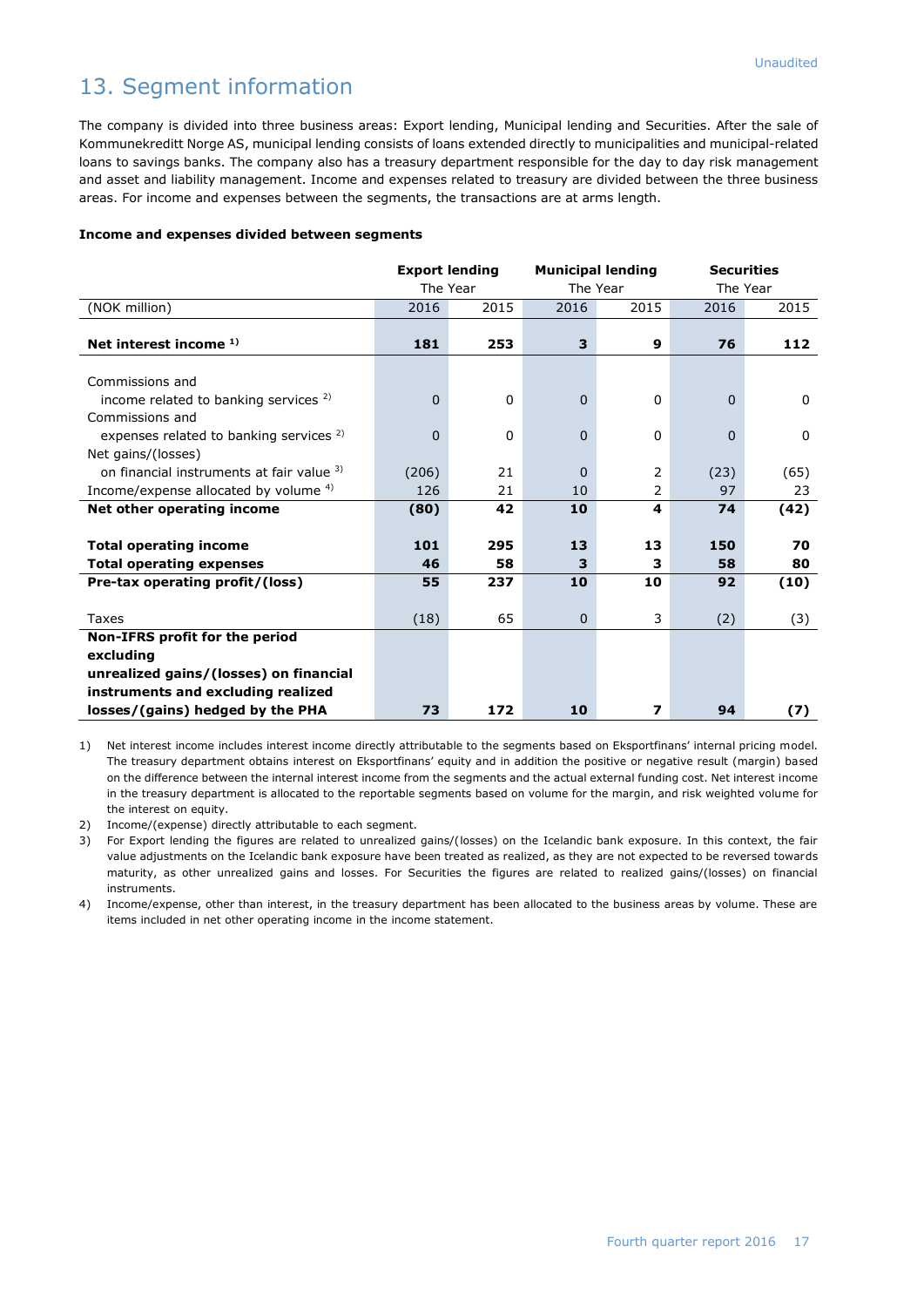#### **Reconciliation of segment profit measure to total comprehensive income**

|                                                                                     |       | The year |
|-------------------------------------------------------------------------------------|-------|----------|
| (NOK million)                                                                       | 2016  | 2015     |
|                                                                                     |       |          |
| Export lending                                                                      | 73    | 172      |
| Municipal lending                                                                   | 10    |          |
| Securities                                                                          | 94    | (7)      |
| Non-IFRS profit for the period                                                      |       |          |
| excluding unrealized gains/(losses) on financial instruments                        |       |          |
| and excluding realized losses/(gains) hedged by the PHA                             | 177   | 172      |
| Net unrealized gains/(losses) $^{1}$ )                                              | (612) | (699)    |
| Unrealized losses/(gains) related to                                                |       |          |
| the Icelandic bank exposure included above 1)                                       | (71)  | 12       |
| Realized losses/(gains) hedged by the Portfolio Hedge Agreement (PHA) <sup>2)</sup> |       | (62)     |
| Tax effect of the items above                                                       | 161   | 226      |
| <b>Total comprehensive income</b>                                                   | (345) | (351)    |

1) Reversal of previously recognized loss (at exchange rates applicable at reporting date).

2) Securities have been sold with realized gains/losses. These gains and losses are covered by the PHA, and will be settled according to that agreement. Eksportfinans therefore believes it is useful for investors to present this non-IFRS profit figure with such gains/losses excluded due to the economic arrangement under, and the accounting impacts of, the PHA.

#### 14. Material transactions with related parties

The company's two largest shareholders, DNB Bank ASA and Nordea Bank Norge ASA (Nordea Bank AB from January 1, 2017), are considered to be related parties in accordance with IAS 24 Related Party Disclosures. All transactions with related parties are made on market terms.

| (NOK million)                     | Acquired<br>loans $1$ | Deposits<br>2) | Guarantees<br>issued $3)$ | Guarantees<br>received $4$ ) | PHA <sup>5</sup> |
|-----------------------------------|-----------------------|----------------|---------------------------|------------------------------|------------------|
|                                   |                       |                |                           |                              |                  |
| Balance January 1, 2016           | 2,210                 | 971            | 105                       | 8,317                        | (419)            |
| Change in the period              | (2,210)               | (270)          | (2)                       | (2,984)                      | (121)            |
| <b>Balance December 31, 2016</b>  | 0                     | 701            | 103                       | 5,333                        | (540)            |
|                                   |                       |                |                           |                              |                  |
| Balance January 1, 2015           | 4,311                 | 553            | 89                        | 14,494                       | (542)            |
| Change in the period              | (2, 102)              | 418            | 16                        | (6, 177)                     | 123              |
| <b>Balance September 30, 2015</b> | 2,210                 | 971            | 105                       | 8,317                        | (419)            |

1) The company acquired loans from banks. The loans were part of the company's ordinary lending activity, as they were extended to the export industry. Since the selling banks provided a guarantee for the loans, not substantially all of the risk and rewards were transferred to the company, thus the loans are classified as loans due from credit institutions in the balance sheet.

- 2) Deposits made by the company.
- 3) Guarantees issued by the company to support the Norwegian export industry.
- 4) Guarantees provided to the company from the related parties.
- 5) Effective from March 1, 2008, Eksportfinans entered into a derivative portfolio hedge agreement with the majority of its shareholders. It stated that it would offset losses up to NOK 5 billion in the liquidity portfolio held as of February 29, 2008. The agreement will also offset any gains in the portfolio as of the same date. Payments to or from the company related to the losses or gains, respectively, in the portfolio, will take place on the last day of February each year, with the first payment in 2011. The agreement expires with the maturities of the bonds included in the contract, with the latest maturity on December 31, 2023. The balances show the related parties' share of the fair value of the contract as of the balance sheet date. A negative balance indicates that Eksportfinans owes money to the related parties. As of March 1, 2016 the agreement was renegotiated to reduce the amount for losses covered from NOK 5 billion to NOK 1.5 billion. This was due to the reduction of the underlying portfolio. Eksportfinans would pay a monthly fee of NOK 5 million to the participants in the agreement which was reduced to NOK 1.5 million as of March 1 due to the reduction of the guarantee amount. For further information see the company's annual report on Form 20-F for the fiscal year ended December 31, 2015, (filed with the Securities and Exchange Commission on April 25, 2016 and published on Eksportfinans' web page, [www.eksportfinans.no\)](http://www.eksportfinans.no/).

In addition to the transactions reflected in the above table, Eksportfinans' three major owner banks have extended a committed liquidity facility of USD 250 million to the company. The facility has a twelve month maturity with the possibility of extension, and was renewed for another year in the second quarter of 2016. When renewed, the amount was reduced from USD 1 billion to USD 250 million. Eksportfinans has not utilized this credit facility.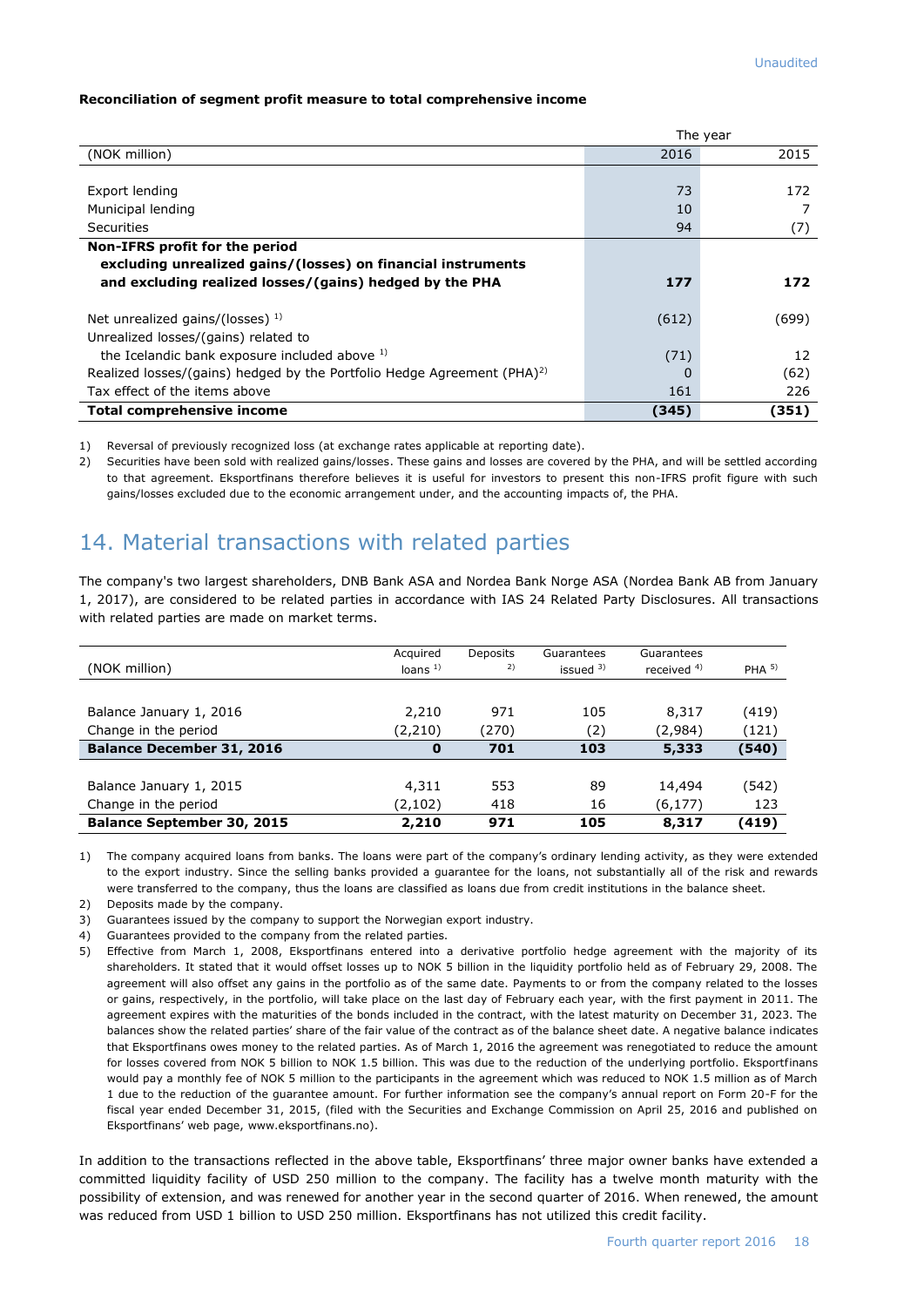## 15. Market risk - effects from economic hedging

Note 2 specify the net realized and unrealized gains/losses on financial instruments, showing separately the gains/losses related to financial derivatives. When presented to the company's management and Board of Directors, the figures are prepared showing the various financial instruments after netting with related economic hedges, since derivatives are used as economic hedges of the market risk of specific assets and liabilities.

The below table specifies net realized and unrealized gains/(losses) on financial instruments at fair value, netted with related economic hedges.

#### **Net realized and unrealized gains/(losses) on financial instruments at fair value**

|                                                                |               | Fourth quarter |       | The year |
|----------------------------------------------------------------|---------------|----------------|-------|----------|
| (NOK million)                                                  | 2016          | 2015           | 2016  | 2015     |
|                                                                |               |                |       |          |
| Securities $1$ )                                               | (5)           | (75)           | (23)  | (126)    |
| Other financial instruments at fair value 1)                   | (52)          | (1)            | (268) | 34       |
| Net realized gains/(losses)                                    | (57)          | (76)           | (291) | (92)     |
|                                                                |               |                |       |          |
| Loans and receivables $1$ )                                    | 9             | (13)           | 110   | (68)     |
| Securities <sup>1)</sup>                                       | (4)           | 61             | 102   | 74       |
| Bond debt $(1)$ $(2)$ $(3)$                                    | (200)         | (167)          | (818) | (669)    |
| Subordinated debt and capital contribution securities 1) 2) 3) | 0             | (4)            | O     | (13)     |
| Other financial instruments at fair value 1)                   | $\mathcal{P}$ | 0              |       | 0        |
| Net unrealized gains/(losses)                                  | (193)         | (123)          | (605) | (676)    |
|                                                                |               |                |       |          |
| Financial derivatives related to the 108 Agreement $4$ )       | (3)           | (9)            | (7)   | (24)     |
| Net realized and unrealized gains/(losses)                     | (253)         | (208)          | (903) | (792)    |

1) Including financial derivatives with purpose of economic hedging.<br>2) Accumulated net gain on own debt is NOK 810 million as of Dece

2) Accumulated net gain on own debt is NOK 810 million as of December 31, 2016, compared to NOK 1,628 million as of December 31, 2015.

3) In 2016, Eksportfinans had an unrealized loss of NOK 818 million (loss of NOK 682 million in the same period of 2015) on its own debt, net of derivatives.

4) Derivatives related to components of the 108 Agreement. The 108 Agreement is accounted for at amortized cost, hence these derivatives are not included in the effects related to financial instruments at fair value.

Interest, and the interest effect of economic hedging instruments, is classified as interest income or expense in the statement of comprehensive income. Changes in fair value are recorded in the line item 'Net gains/(losses) on financial instruments at fair value'. For the years of 2016 and 2015, the company recorded NOK 1,263 million and NOK 1,802 million respectively, of interest income on loans due from credit institutions, loans due from customers and securities and NOK 1,622 million and NOK 2,505 million, respectively, of interest expense on commercial paper and bond debt, subordinated debt and capital contribution securities. In the same periods the company recorded positive NOK 16 million, and negative NOK 26 million, respectively, of interest income on economic hedging instruments and negative NOK 603 million and negative NOK 1,103 million, respectively, of interest expense on economic hedging instruments.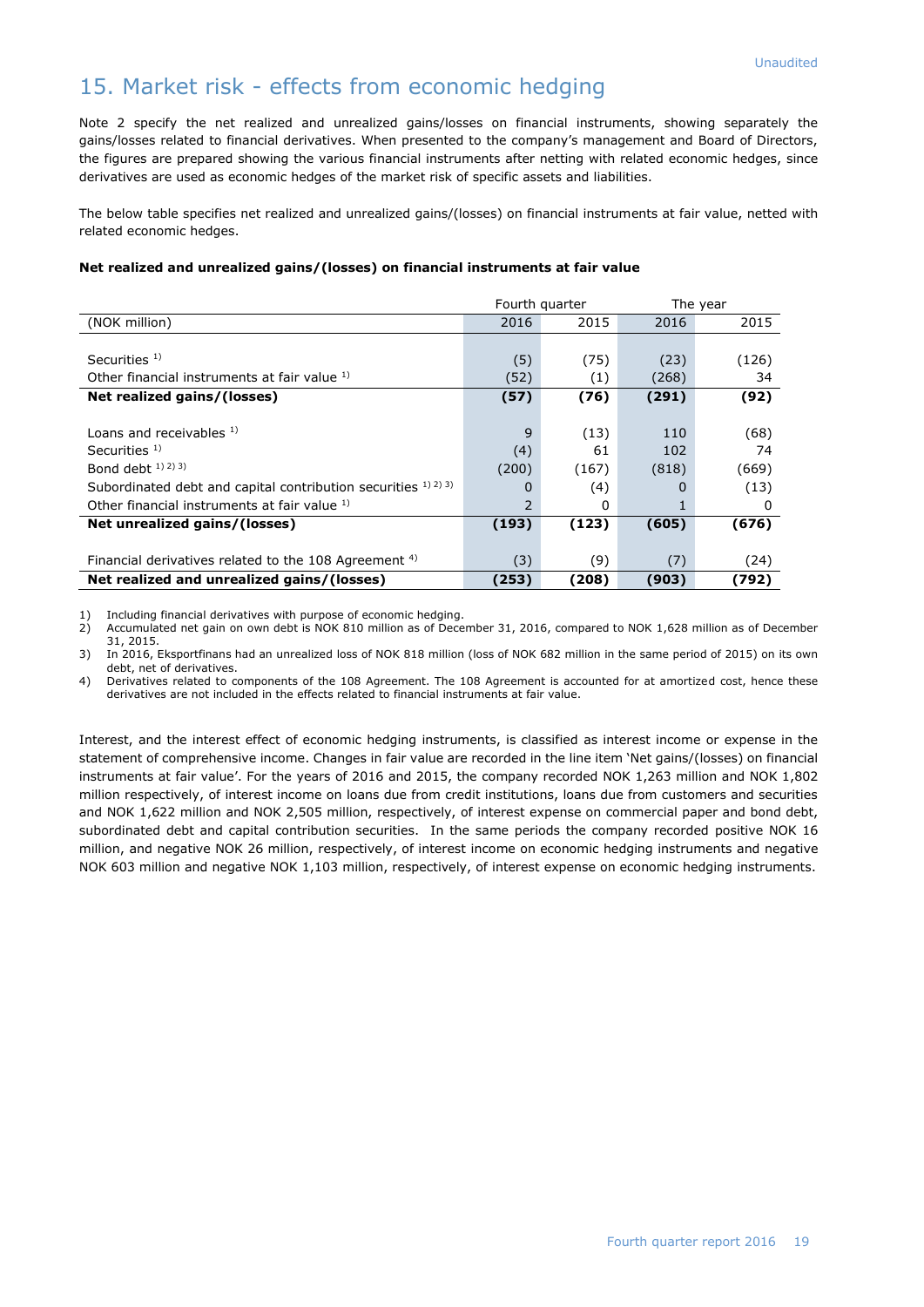## 16. Maturity analysis

#### **Maturity analysis of financial assets and liabilities based on expected maturities at December 31, 2016**

|                                          |                |             |           | From           |             |         |           |
|------------------------------------------|----------------|-------------|-----------|----------------|-------------|---------|-----------|
|                                          |                |             |           | 1 year         |             |         |           |
|                                          | Up to          | From        | From      | up to          | From        |         |           |
|                                          | and            | 1 month     | 3 months  | and            | 3 year up   |         |           |
|                                          | includin       | up to and   | up to and | includin       | to and      |         |           |
|                                          | q <sub>1</sub> | including   | including | q <sub>3</sub> | including   | Over    |           |
| (NOK million)                            | month          | 3 months    | 1 year    | years          | 5 years     | 5 years | Total     |
|                                          |                |             |           |                |             |         |           |
| <b>Assets</b>                            |                |             |           |                |             |         |           |
| Loans and receivables due from credit    |                |             |           |                |             |         |           |
| institutions                             | 258            | 5           | 24        | 61             | 50          | 68      | 466       |
| Loans and receivables due from customers | 799            | 933         | 3,916     | 7,385          | 4,401       | 3,221   | 20,655    |
| Securities                               | 2              | 1,182       | 2,712     | 221            | 661         | 3,062   | 7,839     |
| Derivatives net settled                  | 0              | 6           | 482       | 92             | 92          | 357     | 1,028     |
|                                          |                |             |           |                |             |         | (15, 150) |
| Derivatives gross settled (pay leg)      | (1,975)        | (3,048)     | (1,874)   | (4,035)        | (2, 397)    | (1,820) |           |
| Derivatives gross settled (receive leg)  | 2,089          | 3,189       | 2,001     | 4,204          | 2,341       | 2,081   | 15,904    |
| Cash collateral                          | 0              | 1,660       | 0         | 0              | $\mathbf 0$ | 0       | 1,660     |
| <b>Total assets</b>                      | 1,173          | 3,927       | 7,261     | 7,927          | 5,147       | 6,968   | 32,403    |
|                                          |                |             |           |                |             |         |           |
| <b>Liabilities</b>                       |                |             |           |                |             |         |           |
| Plain vanilla bond debt                  | 0              | 71          | 9,202     | 3,447          | 2,429       | 0       | 15,150    |
| Structured bond debt                     | 11             | 1,163       | 1,350     | 903            | 1,054       | 5,254   | 9,736     |
| Derivatives net settled                  | 58             | 61          | 238       | 401            | 401         | 34      | 1,192     |
| Derivatives gross settled (pay leg)      | 451            | 1,737       | 1,380     | 499            | 375         | 2,865   | 7,306     |
| Derivatives gross settled (receive leg)  | (447)          | (1,713)     | (1,288)   | (445)          | (331)       | (2,771) | (6,995)   |
| Cash collateral                          | 0              | 684         | 0         | 0              | $\mathbf 0$ | 0       | 684       |
| Subordinated loans                       | 0              | $\mathbf 0$ | 0         | 0              | $\mathbf 0$ | 0       | $\Omega$  |
| <b>Total liabilities</b>                 | 73             | 2,003       | 10,882    | 4,805          | 3,928       | 5,383   | 27,074    |

#### **Maturity analysis of financial assets and liabilities based on expected maturities at December 31, 2015**

|                                          |                |           |           | From           |           |         |           |
|------------------------------------------|----------------|-----------|-----------|----------------|-----------|---------|-----------|
|                                          |                |           |           | 1 year         |           |         |           |
|                                          | Up to          | From      | From      | up to          | From      |         |           |
|                                          | and            | 1 month   | 3 months  | and            | 3 year up |         |           |
|                                          | includin       | up to and | up to and | includin       | to and    |         |           |
|                                          | q <sub>1</sub> | including | including | q <sub>3</sub> | including | Over    |           |
| (NOK million)                            | month          | 3 months  | 1 year    | years          | 5 years   | 5 years | Total     |
| <b>Assets</b>                            |                |           |           |                |           |         |           |
| Loans and receivables due from credit    |                |           |           |                |           |         |           |
| institutions                             | 1,769          | 302       | 2,497     | 66             | 56        | 92      | 4,783     |
| Loans and receivables due from customers | 1,163          | 972       | 5,519     | 10,195         | 7,054     | 4,443   | 29,347    |
| Securities                               | 4              | 1,503     | 8,590     | 1,475          | 819       | 3,952   | 16,342    |
| Derivatives net settled                  | 0              | (16)      | 1,215     | 245            | 245       | 502     | 2,192     |
|                                          |                |           |           |                |           |         | (39, 362) |
| Derivatives gross settled (pay leg)      | (8, 142)       | (5, 379)  | (16,983)  | (1,727)        | (3, 431)  | (3,701) |           |
| Derivatives gross settled (receive leg)  | 8,596          | 5,622     | 17,892    | 1,944          | 3,678     | 3,886   | 41,617    |
| Cash collateral                          | 0              | 3,277     | 0         | 0              | 0         | 0       | 3,277     |
| <b>Total assets</b>                      | 3,390          | 6,282     | 18,731    | 12,198         | 8,422     | 9,174   | 58,195    |
|                                          |                |           |           |                |           |         |           |
| <b>Liabilities</b>                       |                |           |           |                |           |         |           |
| Plain vanilla bond debt                  | 8              | 74        | 27,999    | 10,426         | 3,189     | 2,199   | 43,894    |
| Structured bond debt                     | 5              | 94        | 1,875     | 2,321          | 1,176     | 5,580   | 11,051    |
| Derivatives net settled                  | 88             | 75        | 343       | 706            | 706       | 154     | 2,073     |
| Derivatives gross settled (pay leg)      | 2,515          | 4,062     | 6,416     | 1,083          | 193       | 3,089   | 17,357    |
|                                          |                |           |           |                |           |         | (15, 636) |
| Derivatives gross settled (receive leg)  | (2, 430)       | (3,981)   | (5,068)   | (915)          | (199)     | (3,043) |           |
| Cash collateral                          | 0              | 1,889     | 0         | 0              | 0         | 0       | 1,889     |
| Subordinated loans                       | 0              | 0         | 0         | 0              | 0         | 0       | $\Omega$  |
| <b>Total liabilities</b>                 | 185            | 2,212     | 31,564    | 13,622         | 5,066     | 7,980   | 60,629    |

The figures in the above table include principal and interest payable (receivable) at nominal value. For the figures in the above table, call and trigger dates as estimated in models are applied in the classification of the maturities. For some issues with call and trigger optionalities, the expected maturity is estimated using a sophisticated valuation system which is further described in our annual financial statements. The actual maturities might differ from these estimations.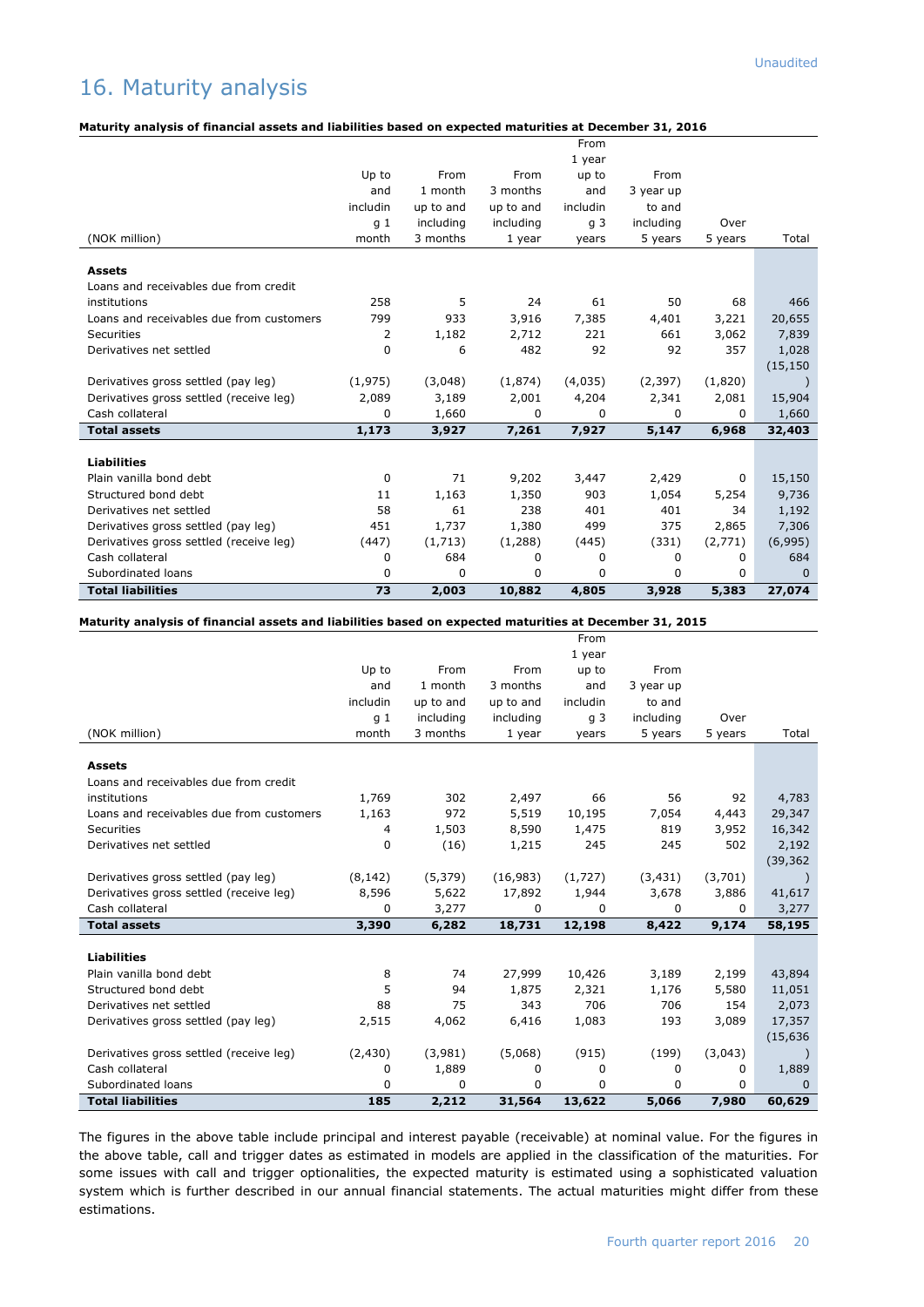## 17. Fair value of financial instruments

The methodology used for calculating fair values of financial instruments is consistent with the methodology defined in our audited annual report for the fiscal year ending 2015.

#### **17.1 Sensitivity analysis**

#### Loans due from credit institutions or customers:

The following table shows the unrealized loss of each category of loans by increasing the credit spread by 1 basis point as well as the percentage of total lending portfolio.

|                              | December 31, 2016  |                          | December 31, 2015  |            |  |
|------------------------------|--------------------|--------------------------|--------------------|------------|--|
| (NOK million and percentage) | Sensitivity (1 bp) | Percentage               | Sensitivity (1 bp) | Percentage |  |
|                              |                    |                          |                    |            |  |
| Direct loans                 | (0.6)              | 10.1%                    | (0.6)              | $7.2\%$    |  |
| Loans to municipalities      | (0.5)              | 11.2 %                   | (0.3)              | $7.7\%$    |  |
| Collaboration loans          |                    | $\overline{\phantom{0}}$ | (0.1)              | 17.5 %     |  |
| Guaranteed loans             | (1.5)              | 78.7 %                   | (2.5)              | 67.6 %     |  |
| <b>Total loans</b>           |                    | 100.0%                   |                    | 100.0%     |  |

The spreads applied for fair value measurement of the combined total lending portfolio are in the range from 0 basis points to 111 basis points as of December 31, 2016 (from -4 basis points to 152 basis points as of December 31, 2015). For the combined total lending portfolio over the past two years credit spreads have changed 4 basis points per month in 95 percent of the time, representing NOK 10 million. As of December 31, 2015 a 95 percent confidence interval was 4 basis points representing NOK 15 million.

#### Securities:

Eksportfinans retrieved prices and credit spread quotes from four different market makers and pricing vendors as of December 31, 2016. Among the four different quote providers, the major price provider (Bloomberg) covered 73 percent (64 percent as of December 31, 2015). Eksportfinans also holds two securities originally in the PHA portfolio issued by the defaulted Washington Mutual (now non-existent). These securities were priced using recovery rates retrieved from Bloomberg.

#### Bond debt:

The following table shows the unrealized gain of each category of bond debt by increasing the credit spread by 1 basis point:

|                        | December 31, 2016  | December 31, 2015  |
|------------------------|--------------------|--------------------|
| (NOK million)          | Sensitivity (1 bp) | Sensitivity (1 bp) |
|                        |                    |                    |
| Unstructured bond debt | 2.1                | 5.0                |
| Structured bond debt   | 5.7                | 6.0                |

The spreads applied for fair value measurement of bond debt are in the range from 75 basis points to 125 basis points as of December 31, 2016 (from 100 basis points to 175 basis points as of December 31, 2015).

#### **17.2 Financial assets measured at fair value through profit or loss**

|                          |          | December 31, 2016 |             |        | December 31, 2015 |         |         |        |
|--------------------------|----------|-------------------|-------------|--------|-------------------|---------|---------|--------|
| (NOK million)            | Level 1  | Level 2           | Level 3     | Total  | Level 1           | Level 2 | Level 3 | Total  |
|                          |          |                   |             |        |                   |         |         |        |
| Loans due from credit    | 773      | 1,082             | 353         | 2,208  | 286               | 5,800   | 408     | 6,494  |
| institutions             |          |                   |             |        |                   |         |         |        |
| Loans due from customers | $\Omega$ | 225               | 6,259       | 6,484  | 0                 | 462     | 9,602   | 10,064 |
| Securities               | 0        | 8,822             | $\mathbf 0$ | 8,822  | 0                 | 24,187  | 0       | 24,187 |
| Financial derivatives    | 0        | 1,036             | 768         | 1,804  | 0                 | 3,365   | 928     | 4,293  |
| Other assets             | $\Omega$ | 1,660             | $\mathbf 0$ | 1,660  | 0                 | 3.277   | 0       | 3,277  |
| <b>Total fair value</b>  | 773      | 12,825            | 7,380       | 20,978 | 286               | 37,091  | 10.938  | 48,315 |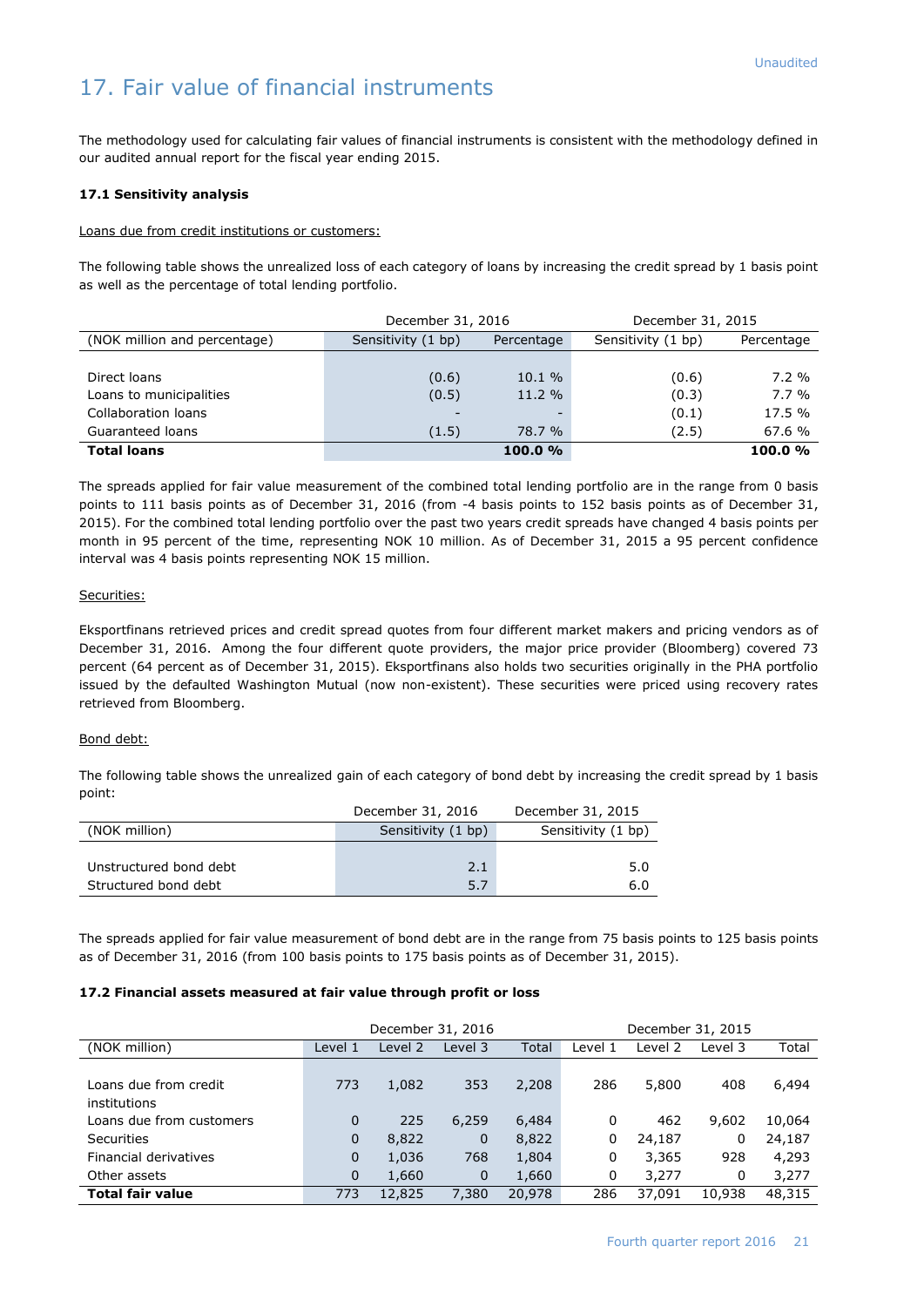#### **17.3 Financial liabilities measured at fair value through profit or loss**

|                         | December 31, 2016 |         |          |        | December 31, 2015 |         |         |        |
|-------------------------|-------------------|---------|----------|--------|-------------------|---------|---------|--------|
| (NOK million)           | Level 1           | Level 2 | Level 3  | Total  | Level 1           | Level 2 | Level 3 | Total  |
|                         |                   |         |          |        |                   |         |         |        |
| Unstructured bond debt  | 0                 | 0       | 3,012    | 3,012  | 0                 | 0       | 26,534  | 26,534 |
| Structured bond debt    | 0                 | 0       | 8,273    | 8,273  | 0                 | 0       | 9,322   | 9,322  |
| Financial derivatives   | 0                 | 1.577   | 823      | 2,400  | 0                 | 3,401   | 997     | 4,398  |
| Other liabilities       | 0                 | 684     | $\Omega$ | 684    | 0                 | 1,895   | 0       | 1,895  |
| <b>Total fair value</b> | 0                 | 2,261   | 12,108   | 14,369 | 0                 | 5,296   | 36,853  | 42,149 |

#### **Movement of level 3 financial assets**

|                                                                                                                                  |                                                             | From January 1, 2016 to December 31, 2016      | From January 1, 2015 to December 31, 2015 |          |                                                             |                                                |                          |         |
|----------------------------------------------------------------------------------------------------------------------------------|-------------------------------------------------------------|------------------------------------------------|-------------------------------------------|----------|-------------------------------------------------------------|------------------------------------------------|--------------------------|---------|
| (NOK million)                                                                                                                    | Loans and<br>receivables due<br>from credit<br>institutions | Loans and<br>receivables due<br>from customers | Financial<br>derivatives                  | Total    | Loans and<br>receivables due<br>from credit<br>institutions | Loans and<br>receivables due<br>from customers | Financial<br>derivatives | Total   |
| <b>Opening balance</b>                                                                                                           | 408                                                         | 9,602                                          | 928                                       | 10,938   | 384                                                         | 13,471                                         | 1,408                    | 15,263  |
| Total gains or losses <sup>!)</sup>                                                                                              | (7)                                                         | (109)                                          | (97)                                      | (213)    | 64                                                          | 1,236                                          | (45)                     | 1,255   |
| Settlements                                                                                                                      | (48)                                                        | (3, 233)                                       | (62)                                      | (3, 343) | (40)                                                        | (5, 105)                                       | (435)                    | (5,580) |
| <b>Closing balance</b>                                                                                                           | 353                                                         | 6,260                                          | 769                                       | 7,382    | 408                                                         | 9,602                                          | 928                      | 10,938  |
| Total gains or losses <sup>!)</sup><br>for the period in profit or<br>loss for assets held at the<br>end of the reporting period | (7)                                                         | (109)                                          | (93)                                      | (209)    | 64                                                          | 1,236                                          | 1                        | 1,301   |

\*) Presented under the line item 'Net gains/(losses) on financial instruments at fair value' in the statement of comprehensive income.

#### **Movement of level 3 financial liabilities**

|                                                                                                                                  |                         | From January 1, 2016 to December 31, 2016 |                          |                |                         |                                         |                          | From January 1, 2015 to December 31, 2015 |           |
|----------------------------------------------------------------------------------------------------------------------------------|-------------------------|-------------------------------------------|--------------------------|----------------|-------------------------|-----------------------------------------|--------------------------|-------------------------------------------|-----------|
| (NOK million)                                                                                                                    | Structured<br>bond debt | Unstructured<br>bond debt                 | Financial<br>derivatives | Total          | Structured<br>bond debt | Unstructured<br>bond debt <sup>3)</sup> | Financial<br>derivatives | Subordinated<br>debt                      | Total     |
| <b>Opening balance</b>                                                                                                           | 9,322                   | 26,534                                    | 997                      | 36,853         | 19,922                  | 0                                       | 913                      | 965                                       | 21,800    |
| Total gains or losses 1) 2)                                                                                                      | 118                     | (72)                                      | (42)                     | $\overline{4}$ | (547)                   | 213                                     | 659                      | 0                                         | 325       |
|                                                                                                                                  |                         |                                           |                          |                | (10, 053)               |                                         | (575)                    | (965)                                     | (13, 188) |
| <b>Settlements</b>                                                                                                               | (1, 167)                | (23, 450)                                 | (131)                    | (24, 748)      |                         | (1, 595)                                |                          |                                           |           |
| Transfers <sup>3</sup>                                                                                                           | 0                       | $\mathbf 0$                               | $\mathbf 0$              | $\mathbf 0$    | $\Omega$                | 27,916                                  | 0                        | 0                                         | 27,916    |
| <b>Closing balance</b>                                                                                                           | 8,273                   | 3,012                                     | 824                      | 12,109         | 9,322                   | 26,534                                  | 997                      | 0                                         | 36,853    |
| Total gains or losses 1) 2)<br>for the period in profit or<br>loss for liabilities held at<br>the end of the reporting<br>period | 114                     | 171                                       | (42)                     | 243            | (645)                   | 196                                     | 705                      | 0                                         | 256       |

<sup>1)</sup> Presented under the line item 'Net gains/(losses) on financial instruments at fair value' in the statement of comprehensive income.

<sup>2)</sup> For liabilities, positive figures are represented as losses and negative figures are represented as gains.

3) Unstructured bond debt is transferred from level 2 to level 3 in June 30, 2015 due to lack of observable market data.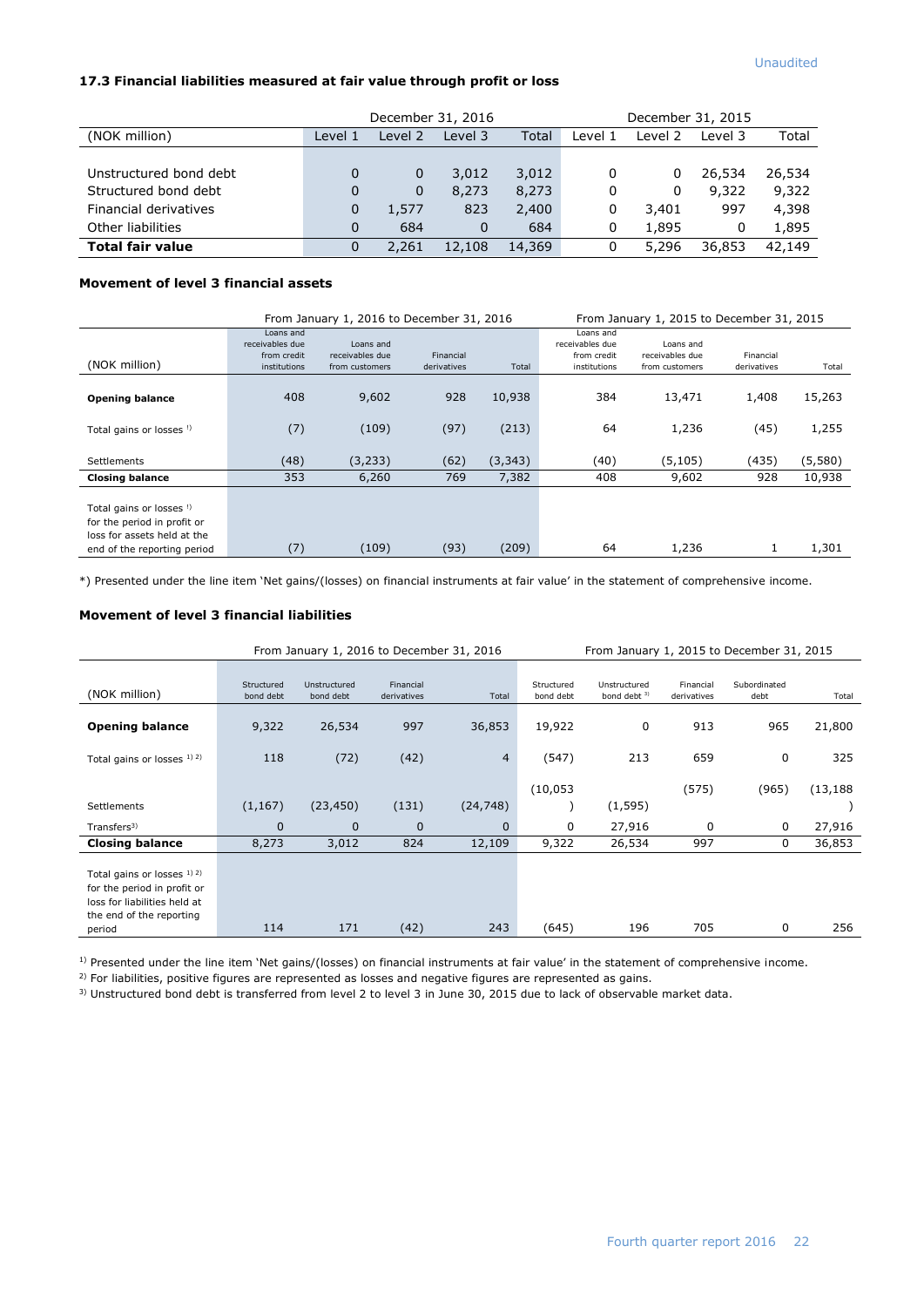#### **17.4 Fair value of financial assets and liabilities**

The following table presents the financial assets and liabilities, with the fair value and carrying value (book value) of each class of financial instrument:

|                                    |        | Dec 31, 2016 |        | Dec 31, 2015 |  |  |
|------------------------------------|--------|--------------|--------|--------------|--|--|
|                                    | Fair   | Carrying     | Fair   | Carrying     |  |  |
| (NOK million)                      | value  | value        | value  | value        |  |  |
|                                    |        |              |        |              |  |  |
| <b>Assets</b>                      |        |              |        |              |  |  |
| Loans due from credit institutions | 2,203  | 2,251        | 7,003  | 7,053        |  |  |
| Loans due from customers           | 18,688 | 17,270       | 26,753 | 24,462       |  |  |
| <b>Securities</b>                  | 8,823  | 8,823        | 24,187 | 24,187       |  |  |
| Financial derivatives              | 1,804  | 1,804        | 4,293  | 4,293        |  |  |
| Other assets                       | 2,786  | 2,786        | 4,937  | 4,937        |  |  |
|                                    |        |              |        |              |  |  |
| <b>Liabilities</b>                 |        |              |        |              |  |  |
| Non-structured bond debt           | 15,439 | 14,347       | 43,634 | 41,852       |  |  |
| Structured bond debt               | 8,273  | 8,273        | 9,322  | 9,322        |  |  |
| Financial derivatives              | 2,400  | 2,400        | 4,398  | 4,398        |  |  |
| Other liabilities                  | 937    | 935          | 1,956  | 1,952        |  |  |

#### 18. Contingencies

In light of the fact that the company after November 2011 has made no new government supported loans Eksportfinans argued that certain historical practices and procedures concerning settlement for prepaid loans made under the 108 agreement no longer were appropriate. In light of the same fact the Ministry of Trade, Industry and Fisheries asserted that the fixed gross margin which Eksportfinans is guaranteed under the 108 Agreement should be reviewed and reduced. As the ministry and the company did not agree, these matters were, in accordance with the 108 agreement, referred to a court of arbitration. In June, 2016 the court of arbitration ruled on these issues. In the matter of the fixed gross margin, the court ruled in favor of Eksportfinans. In the matter of prepayments of government supported loans, the court ruled in favor of the ministry. Eksportfinans is now discussing with the ministry on the financial effects of this ruling. As per December 31, 2016, Eksportfinans has made provisions of NOK 220 million regarding this matter.

#### 19. Events after the balance sheet date

There are no events after the balance sheet date materially affecting the financial statements.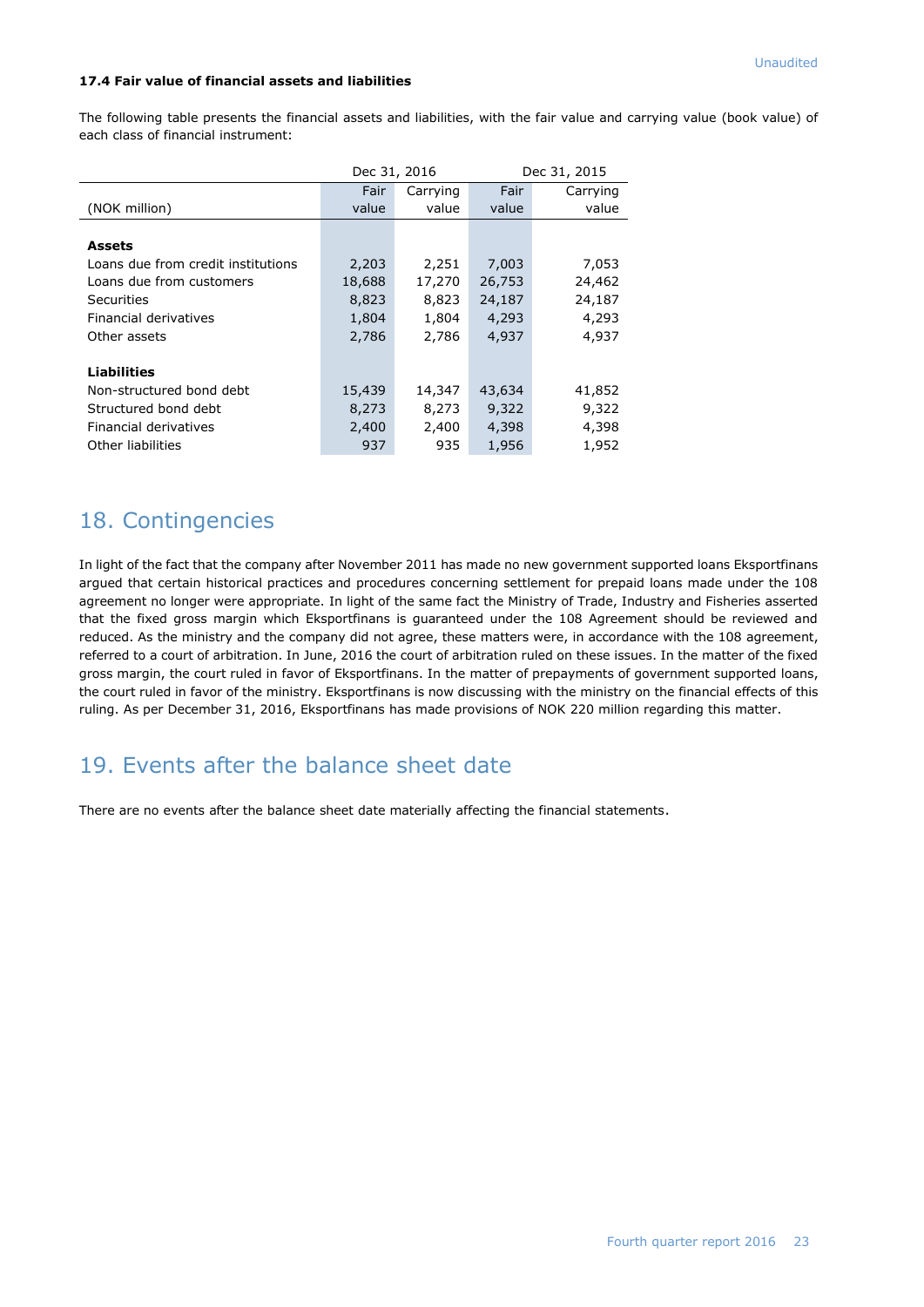#### Report on review of interim financial information

To the Board of Directors of Eksportfinans ASA

#### *Introduction*

*We have reviewed the accompanying condensed balance sheet of Eksportfinans ASA as of December, 31 2016 and the related condensed statement of comprehensive income, condensed statement of changes in equity and condensed cash flow statement for the twelve-month period then ended. Management is responsible for the preparation and presentation of this condensed interim financial information in accordance with International Accounting Standard 34 "Interim Financial Reporting". Our responsibility is to express a conclusion on this interim financial information based on our review.*

#### *Scope of Review*

*We conducted our review in accordance with International Standard on Review Engagements 2410, "Review of Interim Financial Information Performed by the Independent Auditor of the Entity".* 

*A review of interim financial information consists of making inquiries, primarily of persons responsible for financial and accounting matters, and applying analytical and other review procedures.* 

*A review is substantially less in scope than an audit conducted in accordance with standards on auditing adopted by Den Norske Revisorforening, and consequently does not enable us to obtain assurance that we would become aware of all significant matters that might be identified in an audit. Accordingly, we do not express an audit opinion.*

#### *Conclusion*

*Based on our review, nothing has come to our attention that causes us to believe that the accompanying condensed interim financial information is not prepared, in all material respects, in accordance with International Accounting Standard 34 "Interim Financial Reporting".*

Oslo, February 16, 2017

#### **PricewaterhouseCoopers AS**

Erik Andersen State Authorised Public Accountant (Norway)